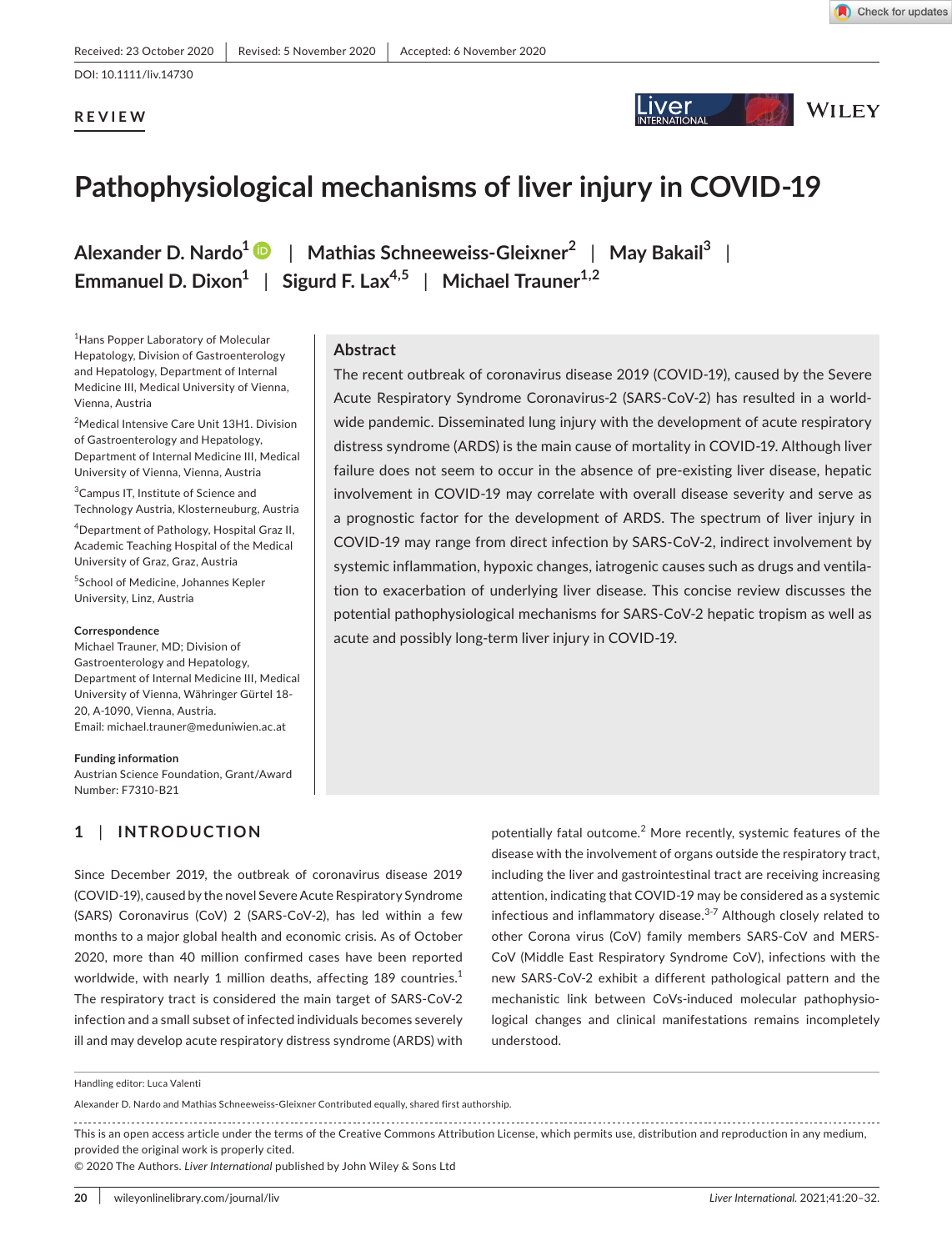*Coronaviridae* family members, including SARS-CoV-2, SARS-CoV and MERS-CoV, are enveloped viruses, characterized by a positive single-stranded RNA genome of about 30Kb.<sup>8-10</sup> The angiotensin-converting enzyme 2 (ACE2) has been established as the main viral receptor for SARS-CoV and SARS-CoV-2<sup>11,12</sup> (Figure 1). Following attachment to the host cell and viral S protein priming by the host transmembrane serine protease 2 (TMPRSS2), $^{13}$  SARS-CoV is internalized by endocytosis and the viral genome is released from the endosome.<sup>14,15</sup> In the cytosol, the viral RNA is translated into two polyproteins, pp1a and pp1ab, that are further processed to produce 16 non-structural proteins (nsp1 to nsp16), $^{16}$  the building blocks of the viral replicase-transcriptase complex (RTC). $17,18$  The full viral genome is then replicated in RTC-containing vesicles.<sup>19,20</sup> In parallel, a set of specific sub-genomic mRNA is generated<sup>14</sup> for the production of SARS-CoV structural and accessory proteins, which assemble to form the nucleocapsid and viral envelope at the ER–Golgi intermediate compartment, allowing the subsequent release of mature virions<sup>21</sup> (Figure 1).

Although COVID-19 primarily affects the respiratory system, emerging evidence highlights the impact of this viral infection on other organ systems. $3-5,22,23$  The ubiquitous distribution of the main viral entry receptor ACE2 may explain how SARS-CoV-2 is able to cause a widespread disease characterized by systemic organ involvement including the intestines, $^{24}$  heart, kidneys, pancreas, liver, muscular and nervous system.11,25-28 In contrast to SARS-CoV-2-induced lung and myocardial injury, the clinical significance of liver involvement has been controversially debated from the very beginning of the COVID-19 pandemic.<sup>22,28-33</sup> However, the scientific progress over the last months has shed more light on several key questions concerning COVID-19-associated liver injury. In this review, we will highlight molecular evidence pointing towards a putative hepatic tropism of SARS-CoV-2, and further review pathophysiological mechanisms that could explain the hepatic phenotypes associated with COVID-19.



**FIGURE 1** SARS-CoV-2 life cycle in host cells. SARS-CoV-2 attachment to host cells in liver (eg hepatocytes) may be mediated by the interaction of Spike (S) protein with ACE2. S protein is cleaved by the transmembrane serine protease 2 (TMPRSS2), allowing the cellular entry of the virus. Once uncoated, the viral genome ((+) vgRNA) is released and translated by the ribosome into pp1a and pp1ab (not shown), that are further cleaved into 16 non-structural proteins (nsps). Following the viral replication/transcription complex (vRTC) assembly, nsp6 (in red) induces autophagosome formation, where viral replication might take place (purple dashed lines). Viral replication might also occur in double-membrane vesicles (DMV) (black dashed lines). nsp6-mediated inhibition of autophagosome/lysosome expansion might prevent viral degradation (purple dashed inhibitory line). Newly synthesized viral structural and accessory proteins assemble to form the nucleocapsid and viral envelope at the ER–Golgi intermediate compartment (lower right). Mature virions are then released through the exploitation of the host vesicular system (upper right). DMV and autophagosomes might also be used by the virus for exocytosis and release of mature virions (black dashed lines)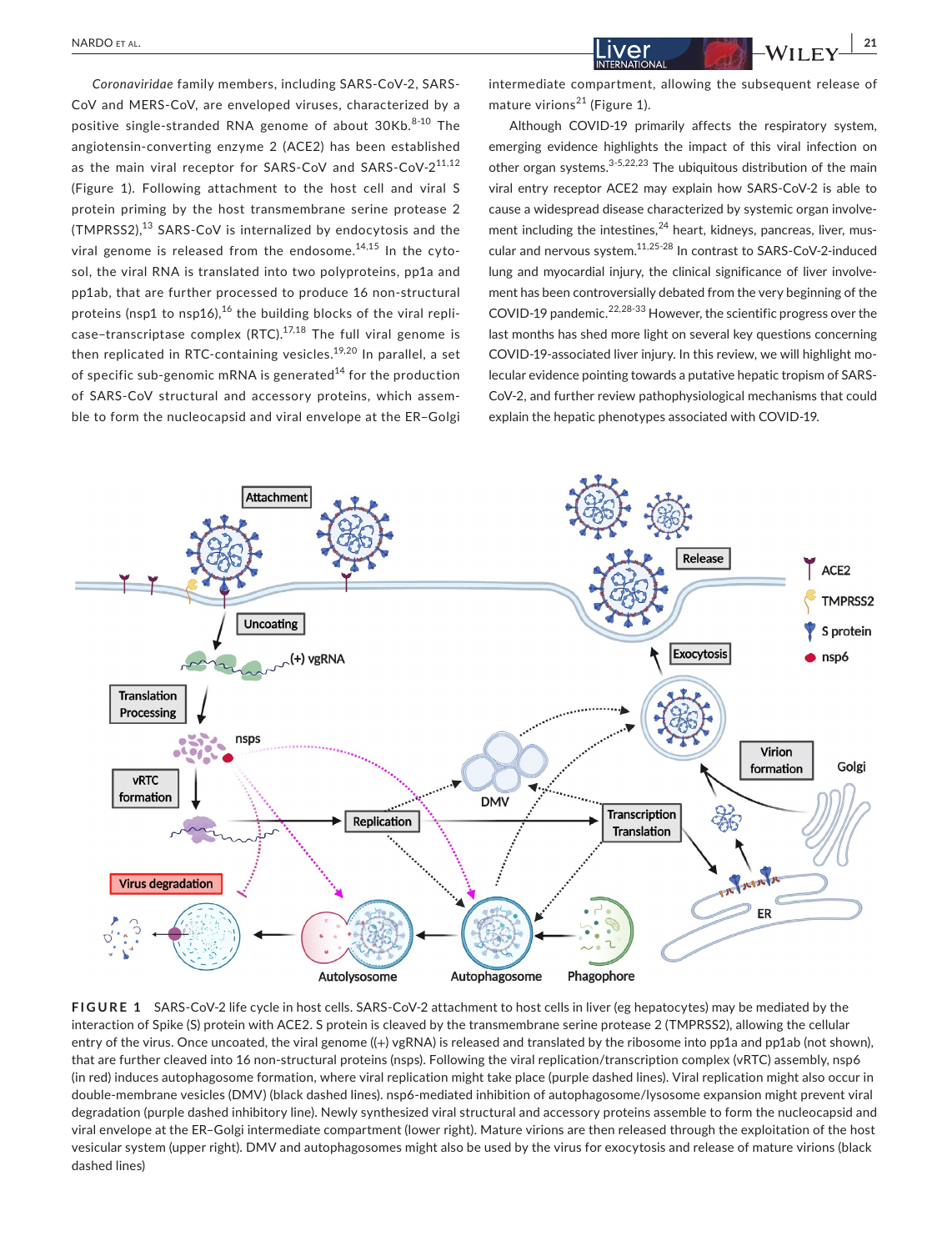## **2** | **THE SPEC TRUM OF LIVER INVOLVEMENT IN COVID-19**

COVID-19 associated liver injury is defined as any liver damage occurring during disease course and treatment of COVID-19 patients, with or without pre-existing liver disease.<sup>4,34-39</sup> This includes a broad spectrum of potential pathomechanisms including direct cytotoxicity from active viral replication of SARS-CoV-2 in the liver,<sup>40,41</sup> immunemediated liver damage due to the severe inflammatory response/ systemic inflammatory response syndrome (SIRS) in COVID-19,<sup>42</sup> hypoxic changes induced by respiratory failure, vascular changes due to coagulopathy, endothelitis or cardiac congestion from right heart failure, drug-induced liver injury and exacerbation of underlying liver disease (Figure 2). The incidence of elevated liver transaminases (ALT and AST) in COVID-19 patients ranges from 2.5% to 76.3%.35,38,43,44 In a recent meta-analysis, the pooled rate for AST and ALT outside the reference range was 20%-22.5% and 14.6%- 20.1% respectively.  $35,45$  These abnormalities can be accompanied by slightly increased total bilirubin levels in up to  $35\%$  of cases.  $35,38,43,44$ While elevations of cholestatic liver enzymes [alkaline phosphatase (ALP) and gamma glutamyl transferase (γGT)] were initially considered rather rare,  $4,22,23,46$  recent systemic reviews highlight elevations of ALP and γGT in 6.1% and 21.1% of COVID-19 patients respectively.35,45 Moreover, a biphasic pattern with initial transaminase elevations followed by cholestatic liver enzymes has been reported, which could reflect SIRS-induced cholestasis at the hepatocellular/canalicular level or more severe bile duct injury in the later stage of the disease.<sup>47</sup> Although COVID-19-associated liver injury has been reported to be mild, it may affect a significant proportion of patients, especially those with a more severe disease course. In



**FIGURE 2** Proposed pathophysiology for liver injury upon SARS-CoV-2 infection. COVID-19-associated hepatocellular damage is mainly characterized by moderate steatosis, lobular and portal inflammation, apoptotic/necrotic foci and elevation of plasma ALT and AST (upper left panel). Preliminary observations suggest that the injury might be caused by hepatocellular infection with direct cytopathic effects of SARS-CoV-2, which could induce mitochondrial dysfunction and ER stress contributing to steatosis. Furthermore, SARS-CoV-2 infection might also activate mTOR, which eventually inhibits autophagy (as a mechanism of viral degradation) and facilitates viral escape from the immune system. In addition, cytokine storm, hypoxic conditions due to ARDS and drug-induced liver injury (DILI) may contribute. COVID-19-associated cholangiocellular injury has also been observed and is mainly characterized by bile duct proliferation, occasionally bile plug formation and elevation of plasma γGT and ALP (lower left panel). From a hepatological perspective, COVID-19-positive patients may be divided into three categories: patients without pre-existing chronic liver disease, patients with early stage chronic liver disease and patients with advanced chronic liver disease/cirrhosis. COVID-19-associated liver injury may have a more severe outcome in patients with preexisting liver disease, such as non-alcoholic fatty liver disease (NAFLD) and associated metabolic comorbidity. Moreover, COVID-19 may induce hepatic decompensation with increased mortality in cirrhotic patients (right panel)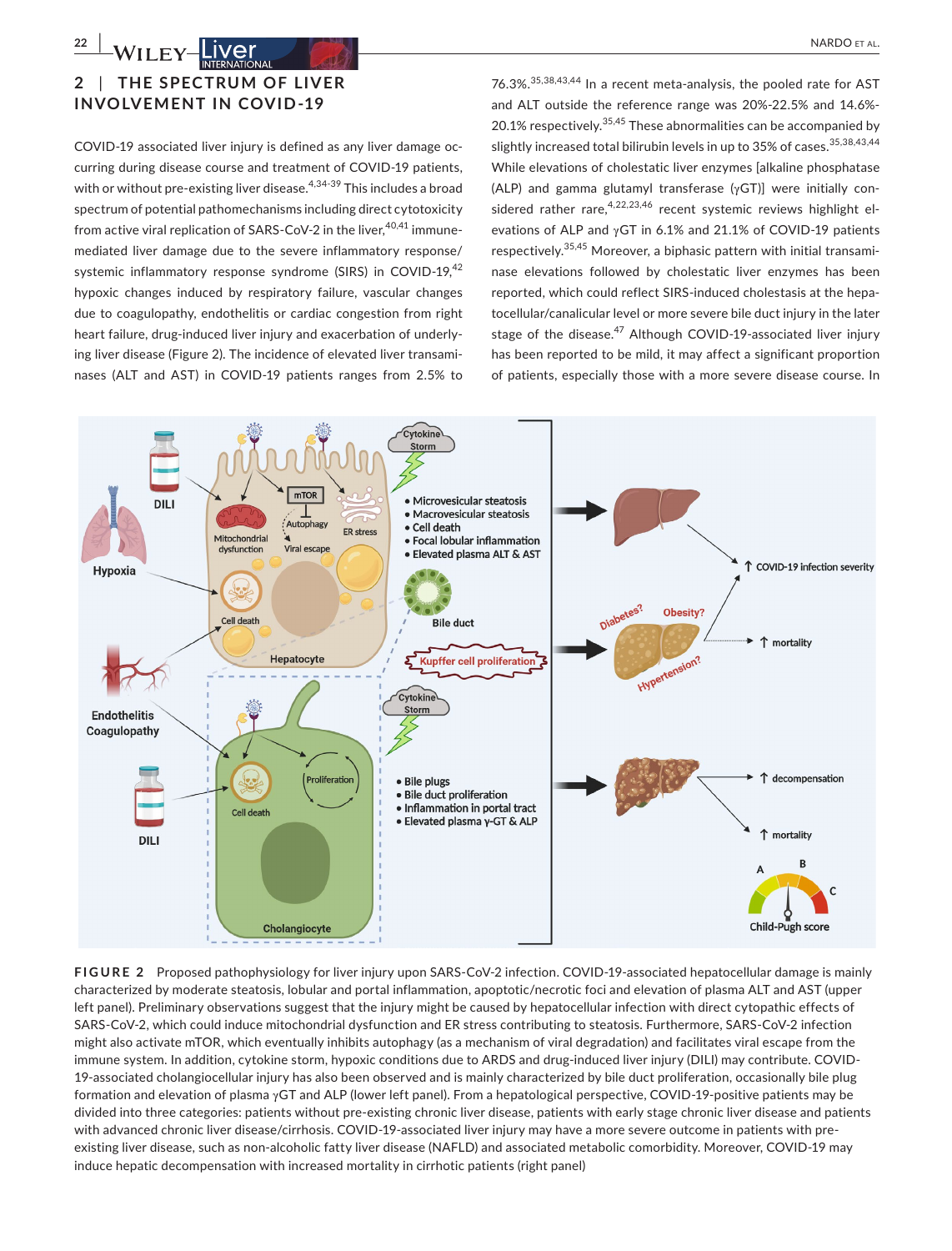the light of the central role of the liver for the production of albumin, acute phase reactants and coagulation factors, hepatic dysfunction may impact on the multisystem manifestations of COVID-19 such as ARDS, coagulopathy and multiorgan failure. $2-7,48$  Moreover, the liver is the primary metabolic and detoxifying organ in the human organism, and even a moderate loss of hepatic function could alter the safety profile and therapeutic efficacy of antiviral drugs metabolized in the liver. Hence, it is crucial to understand the causes of COVID-19-associated liver injury in more detail.

So far, systematic information on underlying histopathological alterations is scarce. Hepatic steatosis (in part microvesicular) and Kupffer cell activation appear to be commonly encountered in livers of SARS-CoV-2-infected deceased, together with vascular alterations including derangement of intrahepatic portal vein branches, usually mild lobular and portal inflammation, ductular proliferation and liver cell necrosis.<sup>40,46,49-51</sup> Of note, examination of liver biopsies from a cohort of 48 deceased COVID-19 patients revealed extensive luminal thrombosis at the portal and sinusoidal level, together with portal fibrosis accompanied by significant pericyte activation.<sup>51</sup>

## **3** | POTENTIAL MOLECULAR **MECHANISMS FOR SARS- COV-2 TROPISM OF THE LIVER**

The presence of SARS-CoV-2 viral RNA has recently been demonstrated by qRT-PCR in liver among various other organs outside the respiratory tract,<sup>52</sup> although the exact cellular site of replication remained unspecified since nucleic acids have been isolated by wholetissue homogenization. However, in situ hybridization analyses revealed SARS-CoV-2 virions in vessel lumens and endothelial cells of portal veins of COVID-19 liver specimens.<sup>51</sup> Moreover, electron microscopic analyses on liver samples from two deceased COVID-19 patients with elevated liver enzymes demonstrated the presence of intact viral particles in the cytoplasm of hepatocytes.<sup>40</sup>

Given recent, although still limited, discoveries,  $40,51,52$  hepatic tropism for SARS-CoV-2 and direct cytopathic effects should be considered as potential mechanism of COVID-19 associated liver injury, although a classic hepatitic picture has not been reported.  $40,46,49-51$ The availability of viral receptors at the host cell surface is a major determinant of viral tropism for a specific tissue.<sup>53</sup> As such, SARS-CoV-2 cell entry is mediated by the S protein of the virus, which specifically interacts with host ACE2 and TMPRSS2 (Figure 1). In order to understand whether SARS-CoV-2 might be able to infect liver cells, we explored the expression pattern of the human ACE2 and TMPRSS2 proteins using the Human Protein Atlas (data available at <https://www.proteinatlas.org/ENSG00000130234-ACE2/tissue> and [https://www.proteinatlas.org/ENSG00000184012-TMPRSS2/](https://www.proteinatlas.org/ENSG00000184012-TMPRSS2/tissue) [tissue\)](https://www.proteinatlas.org/ENSG00000184012-TMPRSS2/tissue). Interestingly, the expression levels of the two proteins is highest in intestine and gall bladder, but it appears to be virtually absent in the liver. These data might be incomplete or lack sensitivity, since in the Human Protein Atlas ACE2 expression also seems to be absent in the lungs, where infection is definitely known to occur. In a recent study, Chai and colleagues applied single-cell RNAseq to healthy human liver samples and found that ACE2 expression levels in bile duct epithelium (cholangiocytes) is comparable to that of alveolar cells in the lungs, whereas hepatocellular ACE2 expression is low but still detectable.<sup>54</sup> Further confirmation of significant ACE2 and TMPRSS2 expression in liver parenchymal cells comes from bio-informatics analyses from the single-cell transcriptome database Single Cell Portal.<sup>55</sup> Interestingly, sinusoidal endothelial cells appear to be ACE2-negative, in line with previous observations.<sup>56</sup> This finding may be important considering recent reports on endothelitis of large intrahepatic vessels caused by  $SARS-CoV-2^{48,57}$  and high ACE2 expression in other endothelia, including central and portal veins, which also can become infected by the virus. $51$ 

Of note, studies in both mice and humans revealed increased hepatic ACE2 expression in hepatocytes upon liver fibrotic/cirrhotic conditions<sup>58,59</sup> (and our own unpublished observations). This finding may be of great relevance since pre-existing liver injury could thereby exacerbate SARS-CoV-2 hepatic tropism. Moreover, hypoxia, which is a typical feature in severe COVID-19 cases, has been shown to be a main regulator of hepatocellular ACE2 expression.<sup>58</sup> This might explain why extra-pulmonary SARS-CoV-2 dissemination is mainly observed in patients manifesting ARDS and other hypoxic conditions. Importantly, inflammatory conditions/diseases in the liver, as shown for other organs,  $60,61$  could also upregulate ACE2 expression. Since drug-induced liver injury (DILI) may contribute to liver injury in COVID-19 patients,  $62$  it might be of interest to explore whether DILI or certain drugs induce hepatic ACE2 over-expression.

In vitro experiments also showed that the S protein of lineage B beta-coronaviruses significantly increases the affinity for its receptor when it is pre-incubated with trypsin, that is when it is proteo-Ivtically activated.<sup>63</sup> Since liver epithelial cells express trypsin<sup>64</sup> and a plethora of other serine-proteases which constantly remodel the extracellular matrix,<sup>65</sup> ACE2 expression required for SARS-CoV-2 target and recognition in the liver might be lower than in other tissues with reduced extracellular proteolytic activity.<sup>66</sup> In line with these findings, it has been recently discovered that the S protein of SARS-CoV-2 bears a furin-like proteolytic site never observed before in other coronaviruses of the same lineage.<sup>67</sup> Interestingly, furin is predominantly expressed in organs that have been proposed as permissive for SARS-CoV-2 infection, such as salivary glands, kidney, pancreas (data for The Human Protein Atlas, available at [https://](https://www.proteinatlas.org/ENSG00000140564-FURIN/tissue) [www.proteinatlas.org/ENSG00000140564-FURIN/tissue\)](https://www.proteinatlas.org/ENSG00000140564-FURIN/tissue) and the liver.<sup>55</sup>

Finally, other factors, as for example ganglioside  $(GM1)<sup>68</sup>$  might influence S protein-ACE2 interaction. Therefore, research should also explore more deeply the S protein-ACE2 interactome to achieve new molecular and therapeutic insights.

In a recent report, Ou and colleagues tested pseudovirions containing the SARS-CoV-2 S protein for their ability to infect different cell lines. Interestingly, HuH7 cells, a hepatocyte cell line, as well as Calu3 cells, a human lung carcinoma cell line, were more efficiently transfected by viral vectors carrying the SARS-CoV-2 S protein than control pseudovirions.<sup>69</sup> Moreover, these studies revealed that viral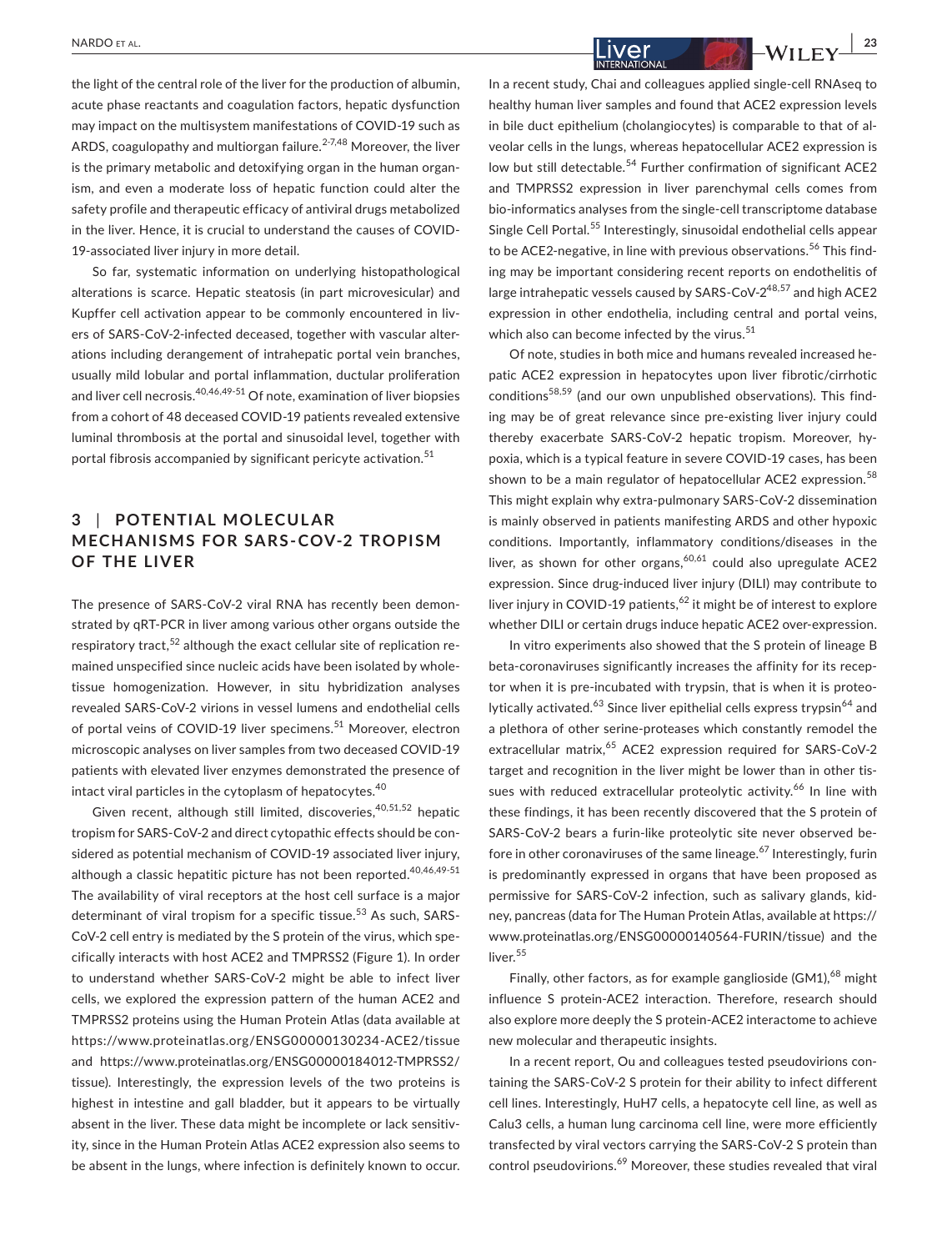entry might depend on the PIKfyve-TCP2 endocytotic pathway. A crosscheck in the Human Protein Atlas revealed that both PIKfyve and TPC2 are expressed in liver and gall bladder at comparable levels as in the lung (data available at [https://www.proteinatlas.org/](https://www.proteinatlas.org/ENSG00000115020-PIKFYVE/tissue) [ENSG00000115020-PIKFYVE/tissue](https://www.proteinatlas.org/ENSG00000115020-PIKFYVE/tissue) and [https://www.proteinatl](https://www.proteinatlas.org/ENSG00000162341-TPCN2/tissue) [as.org/ENSG00000162341-TPCN2/tissue\)](https://www.proteinatlas.org/ENSG00000162341-TPCN2/tissue), highlighting the potential relevance of this pathway for hepatic tropism, which therefore expands from simple targeting and recognition to support of intracellular viral replication.

In an effort to establish a new and effective functional viromics screening approach aimed at predicting the likelihood of zoonotic events of the known lineage B betacoronaviruses, Letko and colleagues took advantage of HuH7 cells as a permissive model for SARS-CoV and SARS-CoV-2 binding and recognition,<sup>63</sup> further proving SARS-CoV-2 tropism for hepatocytes. Of note, HuH7 cells were described as the third most permissive cell line in this study after pulmonary (Calu3) and intestinal (CaCo2) cell models,<sup>63</sup> the latter representing organs with histopathologically proven SARS-CoV-2 infection. However, the ability of binding and internalizing viral particles does not necessarily imply that the cell type under investigation is also permissive for effective viral replication. In this regard, both Chu and colleagues and Harcourt et al demonstrated that HuH7 cells support SARS-CoV-2 viral replication.<sup>70,71</sup> Hepatocyte cell lines are now such an established permissive cell type for SARS-CoV and SARS-CoV-2 infection that HuH7 cells have also been recently used as positive control in SARS-CoV-2 immunostainings.<sup>72</sup>

Although the above-reported observations define hepatocytes as putative hosts for SARS-CoV-2, it is important to point out that all the data arise from studies in which cancer cell lines have been used. In order to clarify the translational potential of these observations, ACE2 protein expression in HuH7 cells should be compared with that of primary human hepatocytes. Furthermore, future investigations are needed to uncover the molecular changes induced in hepatocytes upon SARS-CoV-2 infection.

A reliable source of information comes from recent work by Yang and colleagues, who demonstrated SARS-CoV-2 tropism for hepatocytes using organoids obtained from human pluripotent stem cell (hPSC)-derived hepatocyte and primary adult human hepatocytes.<sup>73</sup> In these systems, pseudovirions expressing SARS-Cov-2 S protein were able to infect human hepatocytes, while SARS-CoV-2 infection resulted in robust viral replication.<sup>73</sup> Gene expression analyses also showed that SARS-CoV-2-infected primary hepatocytes over-express pro-inflammatory cytokines, while downregulating key metabolic processes, as reflected by the inhibition of CYP7A1, CYP2A6, CYP1A2 and CYP2D6 expression.<sup>73</sup>

Finally, Wang and colleagues applied electron microscopy imaging to liver samples of two deceased COVID-19 patients, and identified viral structures in hepatocytes which distinctively resemble SARS-CoV-2 virions.<sup>40</sup> This raises the possibility that the histopathological alterations seen in these patients may be caused by direct cytopathic effects of SARS-CoV- $2^{40}$ although a typical hepatitis pattern appears to be lacking.  $40,46,49-51$  However, further studies with larger biopsy/autopsy cohorts and the combined imaging (including

immune electron microscopy) may be necessary to confirm these preliminary observations of hepatocellular SARS-CoV-2 presence.

Bile duct epithelial cells (cholangiocytes) participate in bile production and flow as well in immune response.<sup>74</sup> Single-cell sequencing of human long-term liver ductal organoid cultures showed preservation of ACE2 and TMPRSS2 expression.<sup>75</sup> Following SARS-CoV-2 infection, cholangiocytes underwent syncytia formation and the amount of SARS-CoV-2 genomic RNA was dramatically increased 24 hours post-infection. Similar results have been obtained when infecting adult human cholangiocyte organoids with SARS-CoV-2.73 These observations indicate that human liver ductal organoids may be susceptible to SARS-CoV-2 infection in vitro and suggest that viral replication could also occur within the bile duct epithelium in vivo. However, despite significantly higher ACE2 expression when compared with hepatocytes, no direct evidence of SARS-CoV-2 cholangiocellular infection has been reported so far in COVID-19 patients. Since bile is primarily produced by hepatocytes and cholangiocytes, and given the continuous and direct contact between biliary fluids and the cholangiocellular apical membrane, identification of SARS-CoV-2 viral RNA or proteins in bile could be an indirect proof of SARS-CoV-2 cholangiocellular infection. At the moment, only one case report has shown SARS-CoV-2 RNA in bile,<sup>76</sup> whereas bile from two other small sample series tested negative.<sup>24,49</sup> These discrepancies might rely on the fact that the positive-tested bile sample has been obtained during surgical resolution of bile duct obstruction,<sup>76</sup> whereas the negatively tested bile was obtained from 48h post-mortem autopsies.<sup>24,49</sup>

Tight junctions allow cholangiocytes to act as a protective barrier for parenchymal liver cells from toxic bile components. Viral infection with SARS-CoV-2 decreased mRNA expression of cholangiocellular tight junction proteins such as claudin 1 *in vitro*, <sup>75</sup> implicating reduced barrier function of cholangiocytes. This in turn could cause liver injury through leakage of potentially toxic bile into the periductal space and adjacent liver parenchyma. Of note, expression of the bile acid transporters SLC10A2/ASBT and chloride channel ABCC7/ CFTR was significantly down-regulated by SARS-CoV-2 infection.<sup>75</sup> The negative regulation of these hepatobiliary transporters may impair bile acid sensing/signalling by cholangiocytes and bicarbonate secretion, eventually contributing to biliary changes observed in COVID-19 infection.<sup>49</sup> Furthermore, cholangiocytes infected with SARS-CoV-2 virus upregulated inflammatory pathways, depicting the induction of a reactive cholangiocyte phenotype.<sup>73</sup> Future studies will have to explore whether and how SARS-CoV-2 may alter secretion of pro-inflammatory and pro-fibrogenic cytokines and contribute to the 'reactive cholangiocyte phenotype', which could propagate inflammation and fibrosis.74

Pre-existing chronic liver diseases seem to be independent risk factors for poor outcome in COVID-19, and cirrhosis grade has been defined as a predictor of mortality in SARS-CoV-2 infected patients<sup>77</sup> (Figure 2). Activation of hepatic stellate cells plays a paramount role in the progression of chronic liver disease as the main cellular source of fibrosis $78$  and is induced by pro-inflammatory and pro-fibrotic cues, such as Angiotensin II, generated by the catalytic action of ACE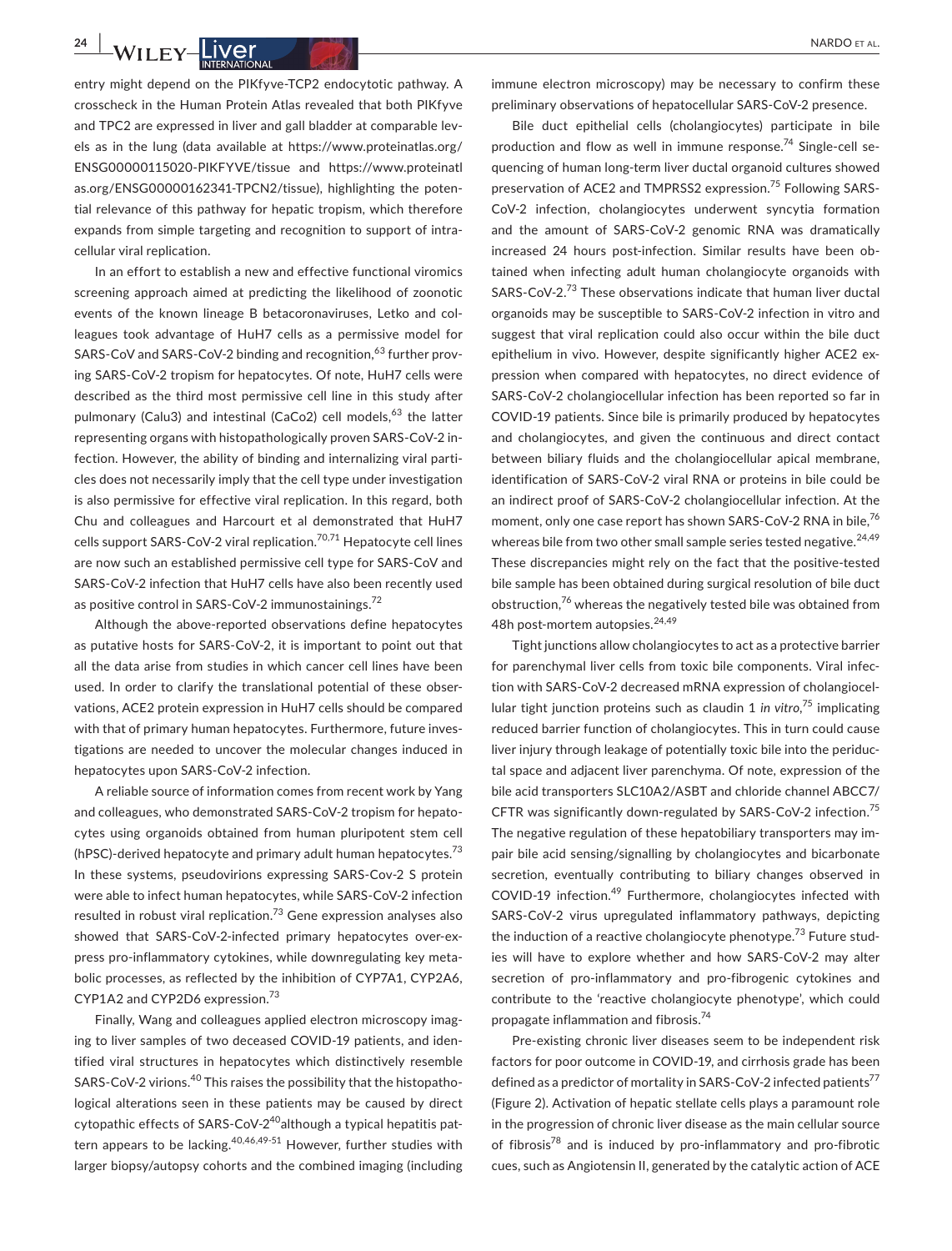as part of the pro-fibrotic branch of the renin-angiotensin system.<sup>79</sup> Of note, ACE2 counteracts ACE function by producing the anti-inflammatory and anti-fibrotic Angiotensin-(1-7) and thereby decreasing the Angiotensin II/Angiotensin-(1-7) ratio.<sup>79</sup> However, ACE2 expression has neither been detected in quiescent, nor in fibrogenic/ activated hepatic stellate cells.<sup>58,80-83</sup> These findings suggest that these cells may be a rather non-permissive host for SARS-CoV-2. Nevertheless, the pro-inflammatory milieu generated by direct or indirect COVID-19-associated hepatocellular and cholangiocellular injury may pave the way for activation of hepatic stellate cells and consequent induction of fibrosis. This possibility may be even more relevant in patients with underlying CLD, such as NAFLD. Although available data suggest that COVID-19-related liver injury is mild and transitory, long-term follow-up studies will be necessary to exclude hepatic fibrosis as a potential long-term consequence of COVID-19, especially in the presence of pre-existing liver diseases.

Monocyte-derived macrophages (MoM) and alveolar macrophages are known to express  $ACE2$ ,  $84,85$  and there is evidence of alveolar macrophage infection by SARS-CoV<sup>85</sup> and SARS-CoV-2 with detection of viral protein by immunohistochemistry.<sup>24,86</sup> However, a histopathologic assessment of ACE2 tissue distribution showed no staining in Kupffer cells and other hepatic immune cells,<sup>56</sup> although Kupffer cell proliferation is typically observed in livers of COVID-19 diseased.40,49 The recent COVID-19 pandemic further prompted more in-detail investigations on ACE2 expression and de novo single-cell RNAseq analyses,<sup>54</sup> as also in silico evaluations of RNAseq databases<sup>87,88</sup> proved that Kupffer cells do not express ACE2. It has to be kept in mind, however, that all the described evidences refer to healthy human liver samples. Therefore, quantification of ACE2 expression in samples obtained from patients with underlying chronic liver disease or acute liver injury may be needed to obtain definitive insights into macrophage ACE2 expression patterns.

Of note, upon liver injury and/or Kupffer cell depletion, MoM can invade the liver and efficiently replenish the hepatic resident macrophage population<sup>89-91</sup> (and reviewed in detail in<sup>92</sup>). Although in vitro observations proved that MoM does not support efficient replication of SARS-CoV (and most probably also SARS-CoV-2), infected MoM could act as carriers of the pathogen, favouring infection of the ACE2-expressing cells in the invaded organ. $93$  Furthermore, Kupffer cell activation and proliferation are frequently observed as a consequence of systemic inflammation and Kupffer cell activation has been reported in the liver specimen of deceased COVID-19 patients.<sup>40,49</sup> Thus, although Kupffer cells do not express ACE2, monocytic cells might play a key role in SARS-CoV-2-mediated liver injury by propagation of inflammatory stimuli.

## **4** | **SARS-CoV2 AND HEPATIC STEATOSIS**

Microvesicular and macrovesicular steatosis have been observed in liver autopsies of COVID-19 patients who presented with SARS-CoV-2 infection as the only risk factor for liver injury, and in some cases, SARS-CoV-2 hepatocellular infection has been proven.<sup>40,49</sup>

Microvesicular steatosis is typically caused by genetic or acquired mitochondrial β-oxidation defects.<sup>94</sup> Preliminary observations suggest that SARSR-CoV-2 affects mitochondrial activity.<sup>95</sup> Furthermore, Wang et al also identified mitochondrial crista abnormalities in liver specimen of COVID-19 patients.<sup>40</sup> Interestingly, impaired mitochondrial activity has also been implicated in the pathogenesis of NAFLD/NASH.<sup>96</sup> Thus, SARS-CoV-2 infection might even worsen the metabolic state and aggravate pre-existing NAFLD by these mechanisms.

Endoplasmic reticulum (ER) stress is known to induce de novo lipogenesis in hepatocytes.<sup>97</sup> Several studies have implicated SARS-CoV infection in the induction of ER stress. For instance, significant up-regulation of ER stress markers glucose-regulated protein 78 (GRP78) and GRP94 has been observed upon SARS-CoV infection in several cell lines. $98-100$  The coronavirus S protein seems to be a major burden for the host ER and might play a key role in ER stress induction.<sup>98,99</sup> Rearrangement of intracellular membranes by extensive depletion of lipid components from the ER during SARS-CoV-2 infection may also contribute to ER stress.<sup>20</sup> Moreover, the ER stress-related PERK-eIF2-α pathway is over-activated upon SARS-CoV infection in vitro.<sup>101</sup> Finally, electron microscopy examinations, which proved SARS-CoV-2 hepatocellular infection, reported a pathological ER dilatation in infected hepatocytes,<sup>40</sup> which most probably will cause ER stress. Collectively, these data could indicate that SARS-CoV-2, as other coronaviruses, induces ER stress upon infection, and that the ER stress-induced de novo lipogenesis could also contribute to the development of steatosis in COVID-19 patients (Figure 2).

De novo lipogenesis is also induced by the mammalian target of rapamycin (mTOR),<sup>102</sup> which is also the cardinal regulator of autophagy.<sup>103</sup> SARS-CoV has been previously shown to hijack the autophagy pathway through processes that rely on the viral non-structural protein 6 (nsp6), highly conserved in SARS-CoV-2.<sup>104-106</sup> Furthermore, mTOR hyper-activation has been observed in MERS-CoV-infected HuH7 cells, and inhibition of mTOR signalling pathway by rapamycin inhibits viral replication.<sup>107</sup> Given the recent observations that SARS-CoV-2 infection restricts autophagy, $108$  it is tempting to speculate that SARS-CoV-2, SARS-CoV and MERS-CoV share a similar mTOR-dependent mechanism of infection. Furthermore, significantly increased mTOR activity has been revealed upon IL-6 stimulation.<sup>109</sup> Thus, SARS-CoV-2 infection could lead to a hyper-activation of hepatic mTOR signalling, via direct infection of hepatic cells, or indirect, cytokine storm-related systemic IL-6-dependent effects, which could contribute to the steatotic phenotype in livers of COVID-19 patients (Figure 2).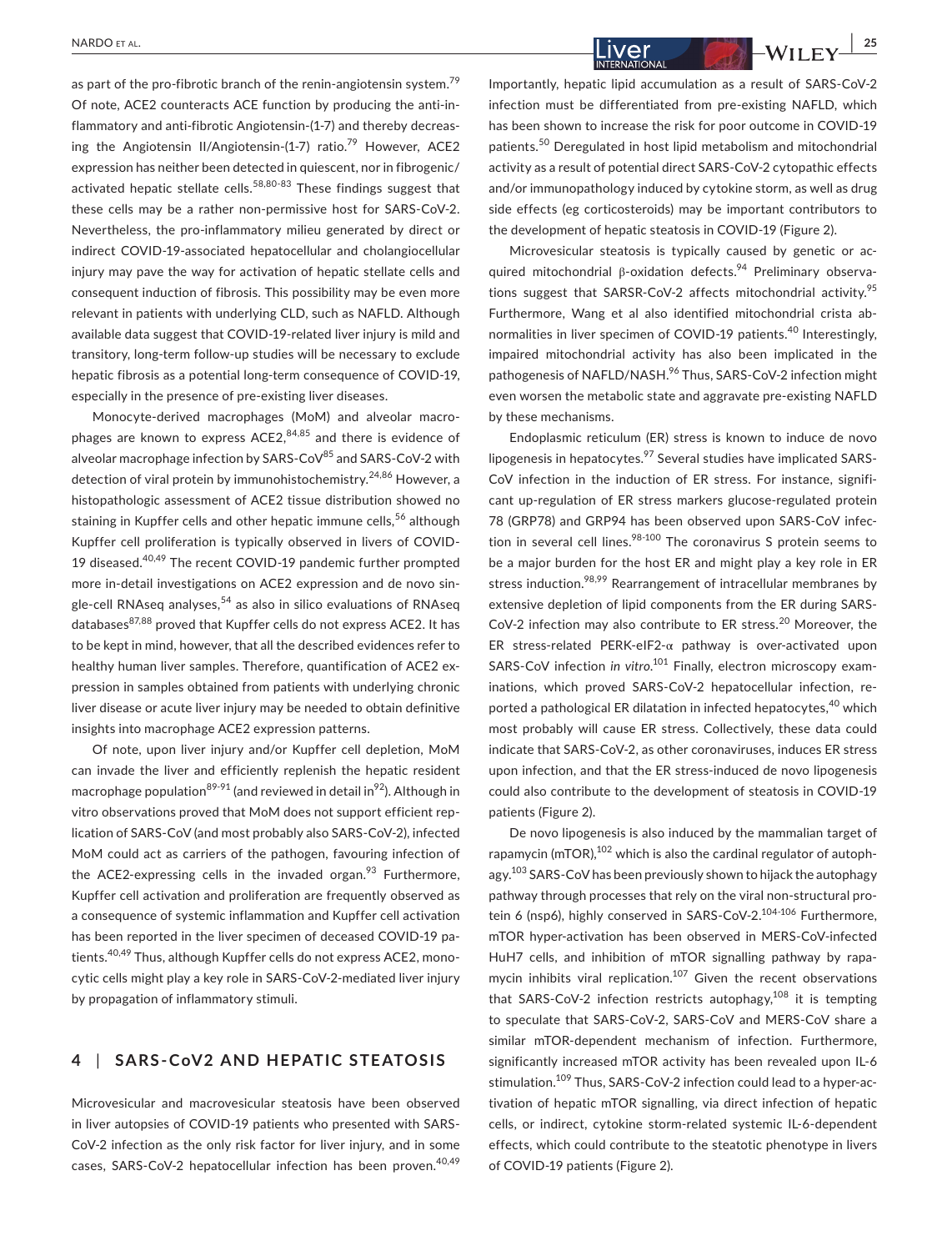Although disadvantageous for the host, induction of host lipogenesis might be crucial for SARS-CoV-2 life cycle. Indeed, enhanced de novo lipogenesis could supply the virus with sufficient amounts of lipids to generate the vesicular systems required for viral repli-

cation and exocytosis. mTOR-mediated promotion of protein synthesis<sup>110,111</sup> and inhibition of autophagolysosome formation<sup>112,113</sup> may further favour viral replication while preventing viral degradation and ignition of an adequate immune response. Since insulin and glucose signalling positively regulate mTOR activity in the liver, <sup>114,115</sup> constitutive mTOR over-activation in obese and diabetic patients116-118 could at least in part explain their higher risk for worse outcome of COVID-19 (Figure 2).

## **5** | **SIRS-INDUCED CHOLESTA SIS AND BILE DUCT ALTER ATIONS IN COVID-19**

Cholestatic features such as bile duct proliferation, portal inflammatory infiltrates, and in some cases, canalicular/ductular bile plugs have been reported in post-mortem evaluations on COVID-19 patients.49,119 The cytokine storm characteristic of the SARS-CoV-2 associated viral sepsis<sup>120</sup> may be a major contributing factor, since cytokines like TNF-alpha, IL-1 and IL-6 can induce hepatocellular cholestasis by down-regulating hepatobiliary uptake and excretory systems,<sup>121,122</sup> resembling the pathomechanisms seen in sepsis-induced cholestasis.<sup>121-125</sup> Further studies will have to explore whether—similar to sepsis—serum bile acids as the most accurate indicators of cholestasis may be relevant prognostic parameters in COVID-19.<sup>122,126</sup> Sustained systemic IL-6 signalling initiated by SARS-CoV-2 infection induces a C/EBPβ-dependent suppression of albumin synthesis.127 In addition to hypo-albuminaemia, cholestasis in SIRS as a result of repressed hepatobiliary excretory function could be viewed as part of the negative acute phase response in COVID-19.

In addition to hepatocellular features, bile duct changes, such as ductular proliferation have been observed in postmortem studies.<sup>49</sup> Notably, IL-6 is a strong cholangiocellular mitogen factor $128$ and induces a proliferative and pro-inflammatory phenotype.<sup>74,129</sup> Bile ducts from patients with COVID-19 could therefore be exposed to a 'triple hit' from (i) hypoxia from respiratory failure (potentially aggravated by obliteration of the peribiliary arterial plexus through vasculitic/thrombotic changes); (ii) systemic SIRS resulting in a reactive cholangiocyte phenotype or senescence-associated secretory phenotype, thus actively propagating inflammation as well as fibrosis and (iii) potential viral infection of cholangiocytes themselves. Thus, the hepatobiliary system may become an important target for adverse long-term hepatic outcomes of COVID-19. Secondary sclerosing cholangitis of critical ill patients (SSC-CIP) is a rare but clinically relevant complication in critically ill patients with severe trauma, burn injury, suffering from severe respiratory failure or requiring vasopressor therapy due to hemodynamic instability.<sup>130,131</sup> Malperfusion and hypoxia, as well as recurrent inflammatory stimuli, are the main triggers for the destruction of the biliary epithelium in SSC-CIP.<sup>122</sup> all conditions present in severe COVID-19 patients.

Therefore, hepatic long-term follow-up for COVID-19 survivors who experienced a severe disease course, such as ARDS with ECMO and prolonged ICU admission might be considered. Early diagnosis is paramount to best manage symptoms and disease progression of SSC-CIP, which could be counteracted with anti-cholestatic, cholangio-protective drugs such as UDCA or more recently norUDCA.<sup>132-134</sup>

#### **6** | **SARS-COV-2 AND HYPOXIC HEPATITIS**

Causes for hypoxic hepatitis are multifactorial. In general, cardiac failure, sepsis and respiratory failure account for more than 90% of all cases.<sup>135-138</sup> Additionally, right-sided heart failure was found to aggravate liver injury by liver congestion as a result of elevated central venous pressure.<sup>122,135-140</sup> In cases of long-lasting hemodynamic and/or respiratory failure, hypoxia results in hepatic cell death, histopathologically defined as centrilobular necrosis.<sup>141</sup>

COVID-19-associated ARDS remains the most common complication requiring critical care management including invasive ventilation, high levels of positive end-expiratory pressure (PEEP) and vasoconstrictor therapy in case of hemodynamic instability.<sup>142-145</sup> These factors may be accompanied by right ventricular dysfunction caused by high pulmonary vascular resistance as a result of hypoxaemia and hypercapnia during ARDS.<sup>146,147</sup> Furthermore, COVID-19 causes a hyper-coagulate state with a significant incidence of pulmonary thrombotic complications aggravating acute right-sided heart failure and consequently liver congestion.<sup>148</sup> However, in the majority of cases, SARS-CoV-2 associated liver injury was generally mild and did not exceed >5 times the upper reference limit, therefore not fulfilling the diagnostic criteria for hypoxic hepaitis.<sup>35</sup> These findings were also obtained in critically ill patients referred to the ICU, suggesting that even in cases of severe respiratory failure during SARS-CoV-2 infection, the adequate oxygen supply to the liver is ensured by compensatory mechanisms.35,36,39,149-154

## **7** | **DRUG-INDUCED LIVER INJURY**

At the beginning of the COVID-19 outbreak, evidence-based drug therapy was not available. Over the course of 8 months, multiple studies were performed allowing us to give scientifically valid recommendations for the treatment of SARS-CoV-2 infection. In the meantime, various antiviral (remdesivir, lopinavir/ritonavir), antibiotic (macrolids), antimalaria/antirheumatic (hydroxychloroquine), immunomodulating (corticosteroids, tocilizumab) and antipyretic (acetaminophen) drugs have been used in clinical studies or in an off-label fashion. For most of these drugs (eg ritonavir, remdesivir) a hepatotoxic potential has already been confirmed in in vitro/in vivo experiments and in their respective registration studies. Moreover, corticosteroid therapy, which is now recommended by the WHO in patients with severe SARS-CoV-2 infection, $155$  is also clearly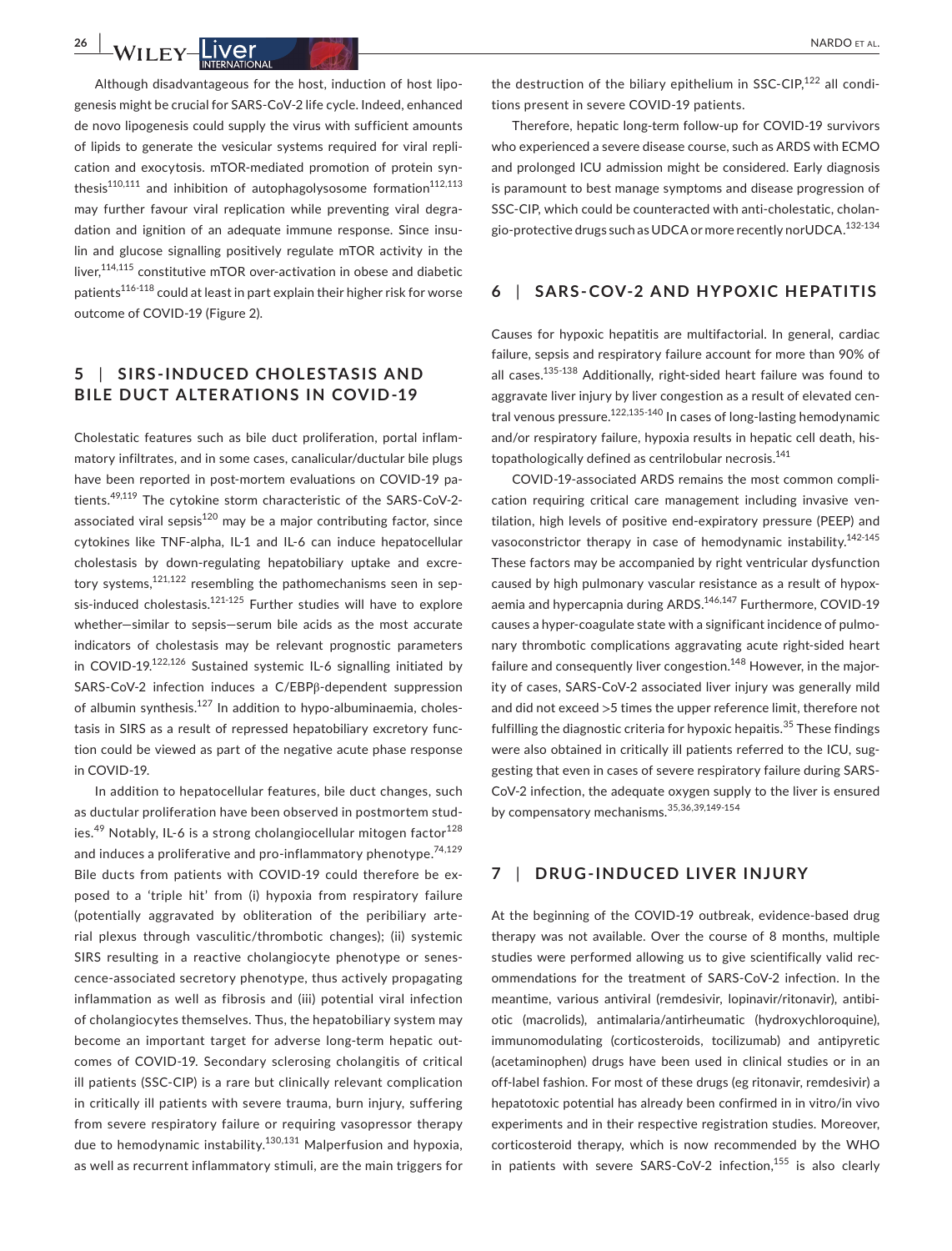associated with steatosis or glycogenosis.156 Recently, the first case of DILI associated with tocilizumab use in a COVID-19 patient has been reported.<sup>62</sup> Tocilizumab undergoes minimal hepatic metabolism, and the most probable etiology for its hepatotoxic effect is the interference with the IL-6 pathway, which plays a key role in hepatic regeneration.<sup>157</sup>

## **8** | THE GUT-LIVER AXIS AS THE **POTENTIAL ROUTE FOR SARS-COV-2 HEPATIC INFECTION**

Since SARS-CoV-2 infection affects also the gastrointestinal (GI) tract,<sup>158</sup> a significant proportion of COVID-19 patients experience gastrointestinal symptoms, including diarrhea (2%-35.6%), nausea  $(1\% -17.3\%)$  and vomiting  $(1\% -6.4\%)$ <sup>158</sup> Notably, both SARS-CoV-2 RNA and viable virions have been identified in stool samples of infected patients and post-mortem. $24,159.162$  Hepatic and gastrointestinal manifestations appear more frequently in severe forms of COVID-19 infections.<sup>3-5,163-165</sup> Interestingly, a recent study by Jin and colleagues showed that individuals with pre-existing liver diseases are more susceptible to develop an intestinal phenotype upon SARS-CoV-2 infection.<sup>163</sup> SARS-CoV-2 is potentially able to infect cells of the gastrointestinal tract, since ileal and colonic enterocytes co-express ACE2 and TMPRSS2, the central proteins for viral attachment.166-168 Recently, viral nucleocapsid protein could be demonstrated within enterocytes by immunohistochemistry.<sup>24</sup> The Human Protein Atlas database further corroborates these observations, with intestinal cells exhibiting the highest pattern of ACE2 expression across the whole human cell type repertoire (data available at [https://www.proteinatlas.org/ENSG00000130234-ACE2/](https://www.proteinatlas.org/ENSG00000130234-ACE2/tissue) [tissue\)](https://www.proteinatlas.org/ENSG00000130234-ACE2/tissue). Moreover, human intestinal organoids have been shown to be permissive to SARS-CoV and SARS-CoV-2 infection.<sup>169</sup> Direct gastrointestinal infection has been reported also by biopsy-proven RNA and nucleocapsid protein detection in gastric, duodenal and rectal epithelia.<sup>160</sup> Interestingly, gastrointestinal symptoms may appear before or even in the absence of manifestations in the respiratory tract.<sup>165</sup> This suggests that the GI tract might be a primary site of COVID-19 infection, and therefore that oral-fecal transmission could be an alternative route of infection for SARS-CoV-2 (this has been extensively reviewed).<sup>162,170</sup>

We would like to propose the following putative way of SARS-CoV-2 infection through the hepatobiliary system. COVID-19 intestinal infection might impair the intestinal epithelial and vascular barriers, eventually leading to hepatic translocation of the virus through the portal vein. Hepatic infection might therefore start in hepatocytes, which express the required receptor binding proteins and are in direct contact with the portal circulation. Subsequently, SARS-CoV-2 virions exiting infected hepatocytes by transcytotic vesicular pathways could reach the bile, which has tested positive in some studies,<sup>76</sup> although this remains controversial.<sup>49</sup> As a result, cholangiocytes might also get in contact with and infected by SARS-CoV-2. Since the biliary tract provides a direct link between liver and

gut, SARS-CoV-2 may thereby reach and infect the intestine via bile, causing in turn a second wave of infection.

Thus, the here proposed speculative mechanism could generate a vicious circle, which increases the chances of survival for the virus and might explain the worse overall outcome in patients manifesting hepatic and intestinal symptoms upon SARS-CoV-2 infection. On the other hand, COVID-19 with fatal outcome seems to be associated with severe damage of lung tissue, whereas the intestines are only mildly altered, most commonly by focal ischaemic changes in the intestinal mucosa. $24$  Whether biliary tropism and requirement of bile/bile acids for viral attachment and entry into cholangiocytes and enterocytes $171,172$  also play a role for SARS-CoV-2 remains to be determined. Given the functional and physiological similarities between bile ducts and ducts of the exocrine pancreas, and the observations concerning a potential pancreatic involvement in COVID-19 infection.<sup>49,173,174</sup> the research of a common mechanism allowing infection of the two tissues might help in uncovering further determinants of SARS-CoV-2 tropism.

## **9** | **CONCLUSIONS AND PERSPECTIVES**

Over the last months, several studies have highlighted the potential role of liver involvement in COVID-19 infection and pathology. In this review, we analysed the published experimental and clinical findings concerning SARS-CoV-2 and previous coronavirus pandemics and proposed mechanisms concerning a putative SARS-CoV-2 hepatic tropism and the interplay between cytopathic and systemic effects in hepatic COVID-19 pathophysiology.

Elevated liver enzymes reflecting hepatic injury are common in COVID-19 patients both with and without chronic liver diseases.35,38,43,44 Interestingly, while early clinical studies identified significant raises exclusively in serum ALT and AST upon SARS-CoV-2 infection, which reflect hepatocellular damage, recent investigations and metanalyses also highlighted significant increases in ALP and  $\gamma$ -GT and therefore cholangiocellular injury.<sup>35,45</sup> However, it is still not clear whether elevated serum liver biochemistries are causative for the worse outcome, or a consequence of the severe disease course.

In COVID-19 patients without pre-existing hepatic conditions who experienced liver damage, the injury is mostly mild. However, given the central role of the liver in endo- and xenobiotic/drug metabolism, coagulation, albumin and acute phase reactant production, hepatic dysfunction may impact on systemic disease pathophysiology of COVID-19. Long-term follow-up studies are required to explore potential long-term sequels of SARS-CoV-2 infection such as fibrosis.

Crucial questions remain open and need to be answered by future research: Which specific hepatic cells are infected by SARS-CoV-2? Which molecular processes are dysregulated by the infection? What is the real contribution of direct cytopathic effects, cytokine storm, DILI or hypoxia in hepatic dysfunction? By which means could liver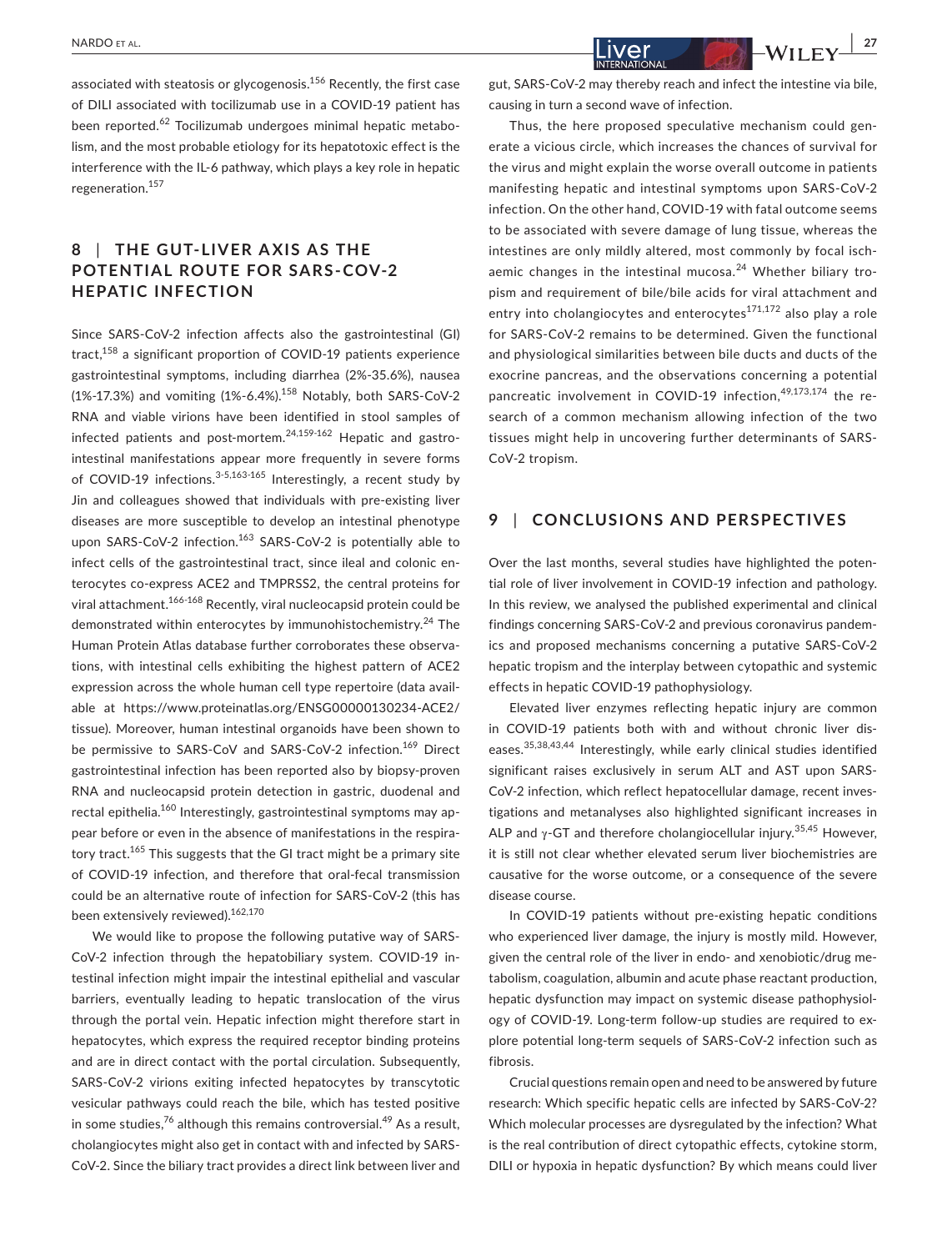injury promote respiratory failure and predispose to a severe course of COVID-19?

The establishment of international registries collecting clinical reports of patients with liver diseases also tested positive for COVID-19, such as the COVID-Hep $175$  and the SECURE-Cirrhosis,176 together with molecular and translational research will surely help us shed some light on these intriguing questions and to set up more effective hepatoprotective programs for future pandemics.

#### **ACKNOWLEDGEMENTS**

This work was supported by grant F7310-B21 from the Austrian Science Foundation (to MT). We thank Jelena Remetic, Claudia D. Fuchs, Veronika Mlitz and Daniel Steinacher, for their valuable input and discussion. Figure 1 and Figure 2 have been created with BioRender.com.

#### **CONFLICT OF INTERESTS**

The Medical Universities of Graz and Vienna have filed patents for the medical use of *nor*UDCA and MT is listed as co-inventor. MT has served as a speaker for Falk Foundation, Gilead, Intercept and MSD; he has advised for Albireo, BiomX, Boehringer Ingelheim, Falk Pharma GmbH, Genfit, Gilead, Intercept, Jannsen, MSD, Novartis, Phenex, Regulus and Shire. He further received travel grants from Abbvie, Falk, Gilead and Intercept and research grants from Albireo, CymaBay, Falk, Gilead, Intercept, MSD and Takeda. SL has received personal fees from Roche, AstraZeneca, Novartis and Biogena outside the submitted work, Authors not named here have disclosed no conflicts of interest.

#### **AUTHORS' CONTRIBUTION**

MT and ADN planned the project, MT, AND and MS outlined the content and contributed to writing and editing of the manuscript. ADN, MB and EDM contributed to the research, discussion of content and writing of the molecular basic science sections of the manuscript. MT, MS and SFL contributed to the research, discussion of content and writing of the clinical sections of the manuscript. ADN, MB and MS generated the figures of the manuscript. All authors corrected and approved the final version of the manuscript.

#### **ORCID**

*Alexander D. Nard[o](https://orcid.org/0000-0003-1895-7161)* <https://orcid.org/0000-0003-1895-7161>

#### **REFERENCES**

- 1. John Hopkins University and Medicine. COVID-19 Map Johns Hopkins Coronavirus Resource Center. John Hopkins Coronavirus Resource Center 1 [https://coronavirus.jhu.edu/](https://coronavirus.jhu.edu/map.html) [map.html](https://coronavirus.jhu.edu/map.html) (2020)
- 2. Xie M, Chen Q. Insight into 2019 novel coronavirus An updated interim review and lessons from SARS-CoV and MERS-CoV. *Int J Infect Dis*. 2020;94:119-124.
- 3. Zhang C, Shi L, Wang FS. Liver injury in COVID-19: management and challenges. *The Lancet Gastroenterol Hepatol*. 2020;5:428-430.
- 4. Xu L, Liu J, Lu M, Yang D, Zheng X. Liver injury during highly pathogenic human coronavirus infections. *Liver Int*. 2020;40:liv.14435.
- 5. Sun J, Aghemo A, Forner A, Valenti L. COVID-19 and liver disease. *Liver Int*. 2020. <https://doi.org/10.1111/liv.14470>
- 6. Wiersinga WJ, Rhodes A, Cheng AC, Peacock SJ, Prescott HC. Pathophysiology, Transmission, Diagnosis, and Treatment of Coronavirus Disease 2019 (COVID-19): A Review. *JAMA - J Am Med Assoc*. 2020;324:782-793.
- 7. Li H, Liu L, Zhang D, et al. SARS-CoV-2 and viral sepsis: observations and hypotheses. *The Lancet*. 2020;395:1517-1520.
- 8. Marra MA, Jones SJ, Astell CR, et al. The genome sequence of the SARS-associated coronavirus. *Science* (80-. ). 2003;300:1399-1404.
- 9. Andersen KG, Rambaut A, Lipkin WI, Holmes EC, Garry RF. The proximal origin of SARS-CoV-2. *Nat Med*. 2020;26:450-452.
- 10. De Wit E, Van Doremalen N, Falzarano D, Munster VJ. SARS and MERS: Recent insights into emerging coronaviruses. *Nat Rev Microbiol*. 2016;14:523-534.
- 11. Hoffmann M, Kleine-Weber H, Schroeder S, et al. SARS-CoV-2 Cell Entry Depends on ACE2 and TMPRSS2 and Is Blocked by a Clinically Proven Protease Inhibitor Article SARS-CoV-2 Cell Entry Depends on ACE2 and TMPRSS2 and Is Blocked by a Clinically Proven Protease Inhibitor. *Cell*. 2020;181:1-10.
- 12. Zhou P, Yang XL, Wang XG, et al. A pneumonia outbreak associated with a new coronavirus of probable bat origin. *Nature*. 2020;579:270-273.
- 13. Glowacka I, Bertram S, Müller MA, et al. Evidence that TMPRSS2 Activates the Severe Acute Respiratory Syndrome Coronavirus Spike Protein for Membrane Fusion and Reduces Viral Control by the Humoral Immune Response. *J Virol*. 2011;85:4122-4134.
- 14. Perlman S, Netland J. Coronaviruses post-SARS: Update on replication and pathogenesis. *Nat Rev Microbiol*. 2009;7:439-450.
- 15. Wang H, Yang P, Liu K, et al. SARS coronavirus entry into host cells through a novel clathrin- and caveolae-independent endocytic pathway. *Cell Res*. 2008;18:290-301.
- 16. Fehr AR, Perlman S. Coronaviruses: An overview of their replication and pathogenesis. in Coronaviruses: Methods and Protocols, vol. 1282 1–23 (Springer, New York, 2015).
- 17. Sharma K, Surjit M, Satija N, et al. The 3a accessory protein of SARS coronavirus specifically interacts with the 5′UTR of its genomic RNA, using a unique 75 amino acid interaction domain. *Biochemistry*. 2007;46:6488-6499.
- 18. Tan YJ, Lim SG, Hong W. Understanding the accessory viral proteins unique to the severe acute respiratory syndrome (SARS) coronavirus. *Antiviral Res*. 2006;72:78-88.
- 19. Snijder EJ, Van Der Meer Y, Zevenhoven-Dobbe J, et al. Ultrastructure and Origin of Membrane Vesicles Associated with the Severe Acute Respiratory Syndrome Coronavirus Replication Complex. *J Virol*. 2006;80:5927-5940.
- 20. Knoops K, Kikkert M, Van Den Worm SH, et al. SARS-Coronavirus Replication Is Supported by a Reticulovesicular Network of Modified Endoplasmic Reticulum. *PLoS Biol*. 2008;6.
- 21. Stertz S, Reichelt M, Spiegel M, et al. The intracellular sites of early replication and budding of SARS-coronavirus. *Virology*. 2007;361:304-315.
- 22. Huang C, Wang Y, Li X, et al. Clinical features of patients infected with 2019 novel coronavirus in Wuhan, China. *Lancet*. 2020;395:497-506.
- 23. Guan W, Ni ZY, Hu Y, et al. Clinical Characteristics of Coronavirus Disease 2019 in China. *N Engl J Med*. 2020;382:1708-1720.
- 24. Skok K, Stelzl E, Trauner M, Kessler HH, Lax SF. Post-mortem viral dynamics and tropism in COVID-19 patients in correlation with organ damage. *Virchows Arch*. 2020. [https://doi.org/10.1007/](https://doi.org/10.1007/s00428-020-02903-8) [s00428-020-02903-8](https://doi.org/10.1007/s00428-020-02903-8)
- 25. Li R, Qiao S, Zhang G. Analysis of angiotensin-converting enzyme 2 (ACE2) from different species sheds some light on cross-species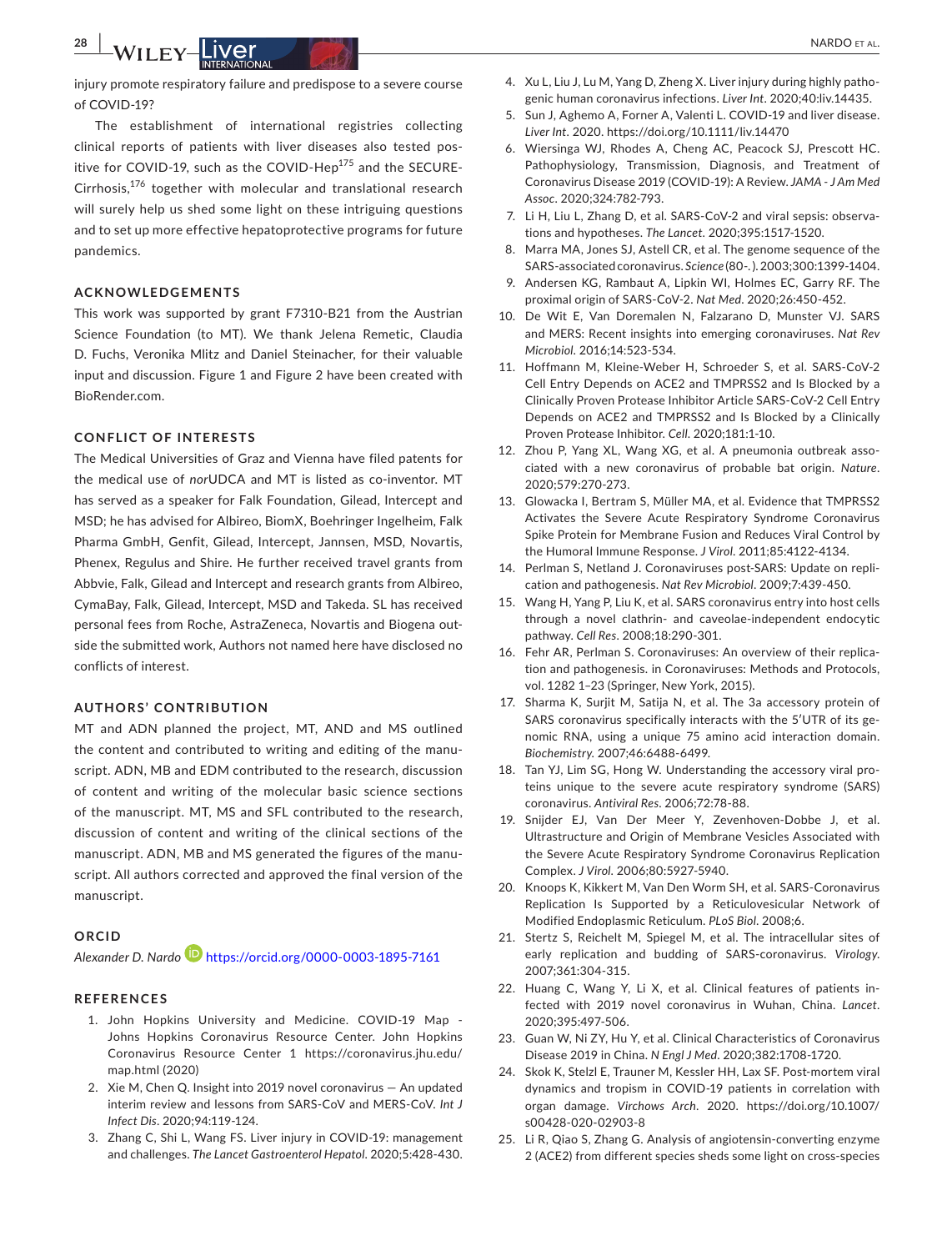receptor usage of a novel coronavirus 2019-nCoV. *J Infect*. 2020;80:469-496.

- 26. Xu H, Zhong L, Deng J, et al. High expression of ACE2 receptor of 2019-nCoV on the epithelial cells of oral mucosa. *Int J Oral Sci*. 2020;12:1-5.
- 27. Turner AJ, Hiscox JA, Hooper NM. ACE2: From vasopeptidase to SARS virus receptor. *Trends Pharmacol Sci*. 2004;25:291-294.
- 28. Oyelade T, Alqahtani J, Canciani G. Prognosis of COVID-19 in Patients with Liver and Kidney Diseases: An Early Systematic Review and Meta-Analysis. *Trop Med Infect Dis*. 2020;5.
- 29. Zhou F, Yu T, Du R, et al. Clinical course and risk factors for mortality of adult inpatients with COVID-19 in Wuhan, China: a retrospective cohort study. *Lancet*. 2020;395:1054-1062.
- 30. Wu C, Chen X, Cai Y, et al. Risk Factors Associated with Acute Respiratory Distress Syndrome and Death in Patients with Coronavirus Disease 2019 Pneumonia in Wuhan, China. *JAMA Intern Med*. 2020. [https://doi.org/10.1001/jamaintern](https://doi.org/10.1001/jamainternmed.2020.0994) [med.2020.0994](https://doi.org/10.1001/jamainternmed.2020.0994)
- 31. Zhang C, Shi L, Wang F-S. Comment Liver injury in COVID-19: management and challenges. *Lancet Gastroenterol Hepatol*. 2020;5:428-430.
- 32. Bangash MN, Patel J, Parekh D. COVID-19 and the liver: little cause for concern. *Lancet Gastroenterol Hepatol*. 2020;5:529-530.
- 33. Boeckmans J, Rodrigues RM, Demuyser T, et al. COVID-19 and drug-induced liver injury: a problem of plenty or a petty point? *Arch Toxicol*. 2020;94:1367-1369.
- 34. Garrido I, Liberal R, Macedo G. Review article: COVID-19 and liver disease - what we know on 1st May 2020. *Aliment Pharmacol Ther*. 2020.<https://doi.org/10.1111/apt.15813>
- 35. Kulkarni AV, Kumar P, Tevethia HV, et al. Systematic review with meta-analysis: liver manifestations and outcomes in COVID-19. *Aliment Pharmacol Ther*. 2020;52.
- 36. Bertolini A, van de Peppel IP, Bodewes FA, et al. Abnormal liver function tests in COVID-19 patients: relevance and potential pathogenesis. *Hepatology*. 2020. [https://doi.org/10.1002/](https://doi.org/10.1002/hep.31480) [hep.31480](https://doi.org/10.1002/hep.31480)
- 37. Wu J, Song S, Cao HC, Li LJ. Liver diseases in COVID-19: Etiology, treatment and prognosis. *World J Gastroenterol*. 2020;26:2286-2293.
- 38. Yadav DK, Singh A, Zhang Q, et al. Involvement of liver in COVID-19: systematic review and meta-analysis. *Gut*. 2020. [https://doi.](https://doi.org/10.1136/gutjnl-2020-322072) [org/10.1136/gutjnl-2020-322072](https://doi.org/10.1136/gutjnl-2020-322072)
- 39. Jothimani D, Venugopal R, Abedin MF, Kaliamoorthy I, Rela M. COVID-19 and Liver. *J. Hepatol*. 2020. [https://doi.org/10.1016/j.](https://doi.org/10.1016/j.jhep.2020.06.006) [jhep.2020.06.006](https://doi.org/10.1016/j.jhep.2020.06.006)
- 40. Wang Y, Liu S, Liu H, et al. SARS-CoV-2 infection of the liver directly contributes to hepatic impairment in patients with COVID-19. *J Hepatol*. 2020.
- 41. Wang Y, Lu F, Zhao J. Reply to: Correspondence relating to "SARS-CoV-2 infection of the liver directly contributes to hepatic impairment in patients with COVID-19". *J Hepatol*. 2020. [https://doi.](https://doi.org/10.1016/j.jhep.2020.06.028) [org/10.1016/j.jhep.2020.06.028](https://doi.org/10.1016/j.jhep.2020.06.028)
- 42. Kucharski AJ,Russell TW, Diamond C, et al. Early dynamics of transmission and control of COVID-19: a mathematical modelling study. *Lancet Infect Dis*. 2020;20:553-558.
- 43. Kumar-M P, Mishra S, Jha DK, et al. Coronavirus disease (COVID-19) and the liver: a comprehensive systematic review and meta-analysis. *Hepatol Int*. 2020. [https://doi.org/10.1007/s1207](https://doi.org/10.1007/s12072-020-10071-9) [2-020-10071-9](https://doi.org/10.1007/s12072-020-10071-9)
- 44. Paliogiannis P, Zinellu A. Bilirubin levels in patients with mild and severe Covid-19: A pooled analysis. *Liver International*. 2020;40:1787-1788.
- 45. Parasa S, Desai M, Chandrasekar VT, et al. Prevalence of Gastrointestinal Symptoms and Fecal Viral Shedding in

Patients With Coronavirus Disease 2019. *JAMA Netw Open*. 2020;3:e2011335.

- 46. Cai Q, Huang D, Yu H, et al. COVID-19: Abnormal liver function tests. *J Hepatol*. 2020.<https://doi.org/10.1016/j.jhep.2020.04.006>
- 47. Bernal-Monterde V, Casas-Deza D, Letona-Giménez L, et al. SARS-CoV-2 Infection Induces a Dual Response in Liver Function Tests: Association with Mortality during Hospitalization. *Biomedicines*. 2020;8:328.
- 48. Varga Z, Flammer AJ, Steiger P, et al. Endothelial cell infection and endotheliitis in COVID-19. *The Lancet*. 2020;395:1417-1418.
- 49. Lax SF, Skok K, Zechner P, et al. Pulmonary arterial thrombosis in covid-19 with fatal outcome: results from a prospective, single-center, clinicopathologic case series. *Ann Intern Med*. 2020;M20–2566:<https://doi.org/10.7326/M20-2566>
- 50. Ji D, Qin E, Xu J, et al. Non-alcoholic fatty liver diseases in patients with COVID-19: A retrospective study. *J Hepatol*. 2020. [https://](https://doi.org/10.1016/j.jhep.2020.03.044) [doi.org/10.1016/j.jhep.2020.03.044](https://doi.org/10.1016/j.jhep.2020.03.044)
- 51. Sonzogni A, Previtali G, Seghezzi M, et al. Liver histopathology in severe COVID 19 respiratory failure is suggestive of vascular alterations. *Liver Int*. 2020;40:2110-2116.
- 52. Puelles VG, Lütgehetmann M, Lindenmeyer MT, et al. Multiorgan and Renal Tropism of SARS-CoV-2. *N Engl J Med*. 2020. [https://doi.](https://doi.org/10.1056/NEJMc2011400) [org/10.1056/NEJMc2011400](https://doi.org/10.1056/NEJMc2011400)
- 53. Chappell JD, Dermody TS. Biology of Viruses and Viral Diseases. In Bennet JE, Dolin R, Blase MJ. *Mandell, Douglas, and Bennett's Principles and Practice of Infectious Diseases* (vol. 2, 1681-1693.e4). Elsevier Inc.: 2014.
- 54. Chai X, Hu L, Zhang Y, et al. Specific ACE2 Expression in Cholangiocytes May Cause Liver Damage After 2019-nCoV Infection. *bioRxiv*. 2020. [https://doi.](https://doi.org/10.1101/2020.02.03.931766) [org/10.1101/2020.02.03.931766](https://doi.org/10.1101/2020.02.03.931766)
- 55. Pirola CJ, Sookoian S. SARS-CoV-2 virus and liver expression of host receptors: Putative mechanisms of liver involvement in COVID-19. *Liver Int*. 2020;40:2038-2040.
- 56. Hamming I, Timens W, Bulthuis MLC, et al. Tissue distribution of ACE2 protein, the functional receptor for SARS coronavirus. A first step in understanding SARS pathogenesis. *J Pathol*. 2004;203:631-637.
- 57. Ackermann M, Verleden SE, Kuehnel M, et al. Pulmonary Vascular Endothelialitis, Thrombosis, and Angiogenesis in Covid-19. *N Engl J Med*. 2020.<https://doi.org/10.1056/NEJMoa2015432>
- 58. Paizis G, Tikellis C, Cooper ME, et al. Chronic liver injury in rats and humans upregulates the novel enzyme angiotensin converting enzyme 2. *Gut*. 2005;54:1790-1796.
- 59. Huang Q, Xie Q, Shi CC, et al. Expression of angiotensin-converting enzyme 2 in CCL4-induced rat liver fibrosis. *Int J Mol Med*. 2009;23:717-723.
- 60. Suárez-Fariñas M, Tokuyama M, Wei G, et al. Intestinal inflammation modulates the expression of ACE2 and TMPRSS2 and potentially overlaps with the pathogenesis of SARS-CoV-2 related disease. *Gastroenterology*. 2020.
- 61. Gkogkou E, Barnasas G, Vougas K, Trougakos IP. Expression profiling meta-analysis of ACE2 and TMPRSS2, the putative anti-inflammatory receptor and priming protease of SARS-CoV-2 in human cells, and identification of putative modulators. *Redox Biol*. 2020;36:101615.
- 62. Muhović D, Bojović J, Bulatović A, et al. First case of drug-induced liver injury associated with the use of tocilizumab in a patient with COVID-19. *Liver Int*. 2020;40:1901-1905.
- 63. Letko M, Marzi A, Munster V. Functional assessment of cell entry and receptor usage for SARS-CoV-2 and other lineage B betacoronaviruses. *Nat Microbiol*. 2020;5:562-569.
- 64. Koshikawa N, Hasegawa S, Nagashima Y, et al. Expression of trypsin by epithelial cells of various tissues, leukocytes, and neurons in human and mouse. *Am J Pathol*. 1998;153:937-944.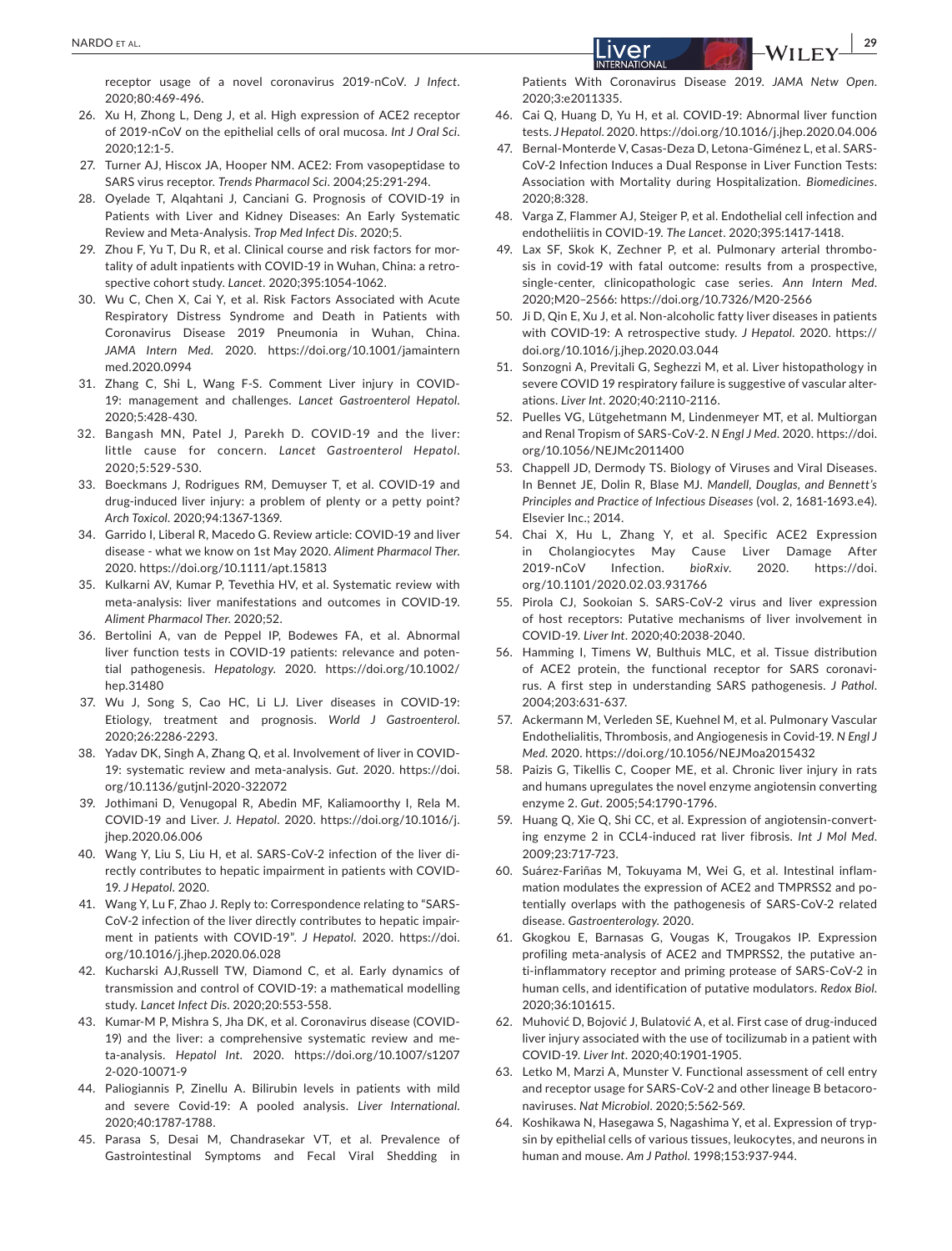**30 | A/II FY** |**DIARDO ETAL.** 

- 65. Mohammed FF, Khokha R. Thinking outside the cell: Proteases regulate hepatocyte division. *Trends Cell Biol*. 2005;15:555-563.
- 66. Shulla A, Heald-Sargent T, Subramanya G, et al. A transmembrane serine protease is linked to the severe acute respiratory syndrome coronavirus receptor and activates virus entry. *J Virol*. 2011;85:873-882.
- 67. Coutard B, Valle C, de Lamballerie X, et al. The spike glycoprotein of the new coronavirus 2019-nCoV contains a furin-like cleavage site absent in CoV of the same clade. *Antiviral Res*. 2020;176:104742.
- 68. Fantini J, Di Scala C, Chahinian H, Yahi N. Structural and molecular modelling studies reveal a new mechanism of action of chloroquine and hydroxychloroquine against SARS-CoV-2 infection. *Int J Antimicrob Agents*. 2020. [https://doi.org/10.1016/j.ijant](https://doi.org/10.1016/j.ijantimicag.2020.105960) [imicag.2020.105960](https://doi.org/10.1016/j.ijantimicag.2020.105960)
- 69. Ou X, Liu Y, Lei X, et al. Characterization of spike glycoprotein of SARS-CoV-2 on virus entry and its immune cross-reactivity with SARS-CoV. *Nat Commun*. 2020;11:1620.
- 70. Chu H, Chan JFW, Yuen TTT, et al. Comparative tropism, replication kinetics, and cell damage profiling of SARS-CoV-2 and SARS-CoV with implications for clinical manifestations, transmissibility, and laboratory studies of COVID-19: an observational study. *The Lancet Microbe*. 2020;1:e14-e23.
- 71. Harcourt J, Tamin A, Lu X, et al. Severe acute respiratory syndrome coronavirus 2 from patient with coronavirus disease, United States. *Emerg Infect Dis*. 2020;26:1266-1273.
- 72. Zhang H, Zhou P, Wei Y, et al. Histopathologic Changes and SARS-CoV-2 Immunostaining in the Lung of a Patient With COVID-19. *Ann Intern Med*. 2020;172.
- 73. Yang L, Han Y, Nilsson-Payant BE, et al. A Human Pluripotent Stem Cell-based Platform to Study SARS-CoV-2 Tropism and Model Virus Infection in Human Cells and Organoids. *Cell Stem Cell*. 2020;27:125-136.e7.
- 74. Banales JM, Huebert RC, Karlsen T, et al. Cholangiocyte pathobiology. *Nat Rev Gastroenterol Hepatol*. 2019;16:269-281.
- 75. Zhao B, Ni C, Gao R, et al. Recapitulation of SARS-CoV-2 infection and cholangiocyte damage with human liver ductal organoids. *Protein and Cell*. 2020;1. [https://doi.org/10.1007/s13238-020-](https://doi.org/10.1007/s13238-020-00718-6) [00718-6](https://doi.org/10.1007/s13238-020-00718-6)
- 76. Han D, Fang Q, Wang X. SARS-CoV-2 was found in the bile juice from a patient with severe COVID-19. *J Med Virol*. 2020. [https://](https://doi.org/10.1002/jmv.26169) [doi.org/10.1002/jmv.26169](https://doi.org/10.1002/jmv.26169)
- 77. Moon AM, Webb GJ, Aloman C, et al. High Mortality Rates for SARS-CoV-2 Infection in Patients with Pre-existing Chronic Liver Disease and Cirrhosis: Preliminary Results from an International Registry. *J Hepatol*. 2020. [https://doi.org/10.1016/j.](https://doi.org/10.1016/j.jhep.2020.05.013) [jhep.2020.05.013](https://doi.org/10.1016/j.jhep.2020.05.013)
- 78. Mederacke I, Hsu CC, Troeger JS, et al. Fate tracing reveals hepatic stellate cells as dominant contributors to liver fibrosis independent of its aetiology. *Nat Commun*. 2013;4.
- 79. Shim KY, Eom YW, Kim MY, Kang SH, Baik SK. Role of the renin-angiotensin system in hepatic fibrosis and portal hypertension. *Korean J Intern Med*. 2018;33:453-461.
- 80. Lubel JS, Herath CB, Tchongue J, et al. Angiotensin-(1–7), an alternative metabolite of the renin-angiotensin system, is up-regulated in human liver disease and has antifibrotic activity in the bile-ductligated rat. *Clin Sci*. 2009;117:375-386.
- 81. De Minicis S, Seki E, Uchinami H, et al. Gene Expression Profiles During Hepatic Stellate Cell Activation in Culture and In Vivo. *Gastroenterology*. 2007;132:1937-1946.
- 82. Marcher AB, Bendixen SM, Terkelsen MK, et al. Transcriptional regulation of Hepatic Stellate Cell activation in NASH. *Sci Rep*. 2019;9:1-13.
- 83. Akil A, Endsley M, Shanmugam S, et al. Fibrogenic Gene Expression in Hepatic Stellate Cells Induced by HCV and HIV Replication in a Three Cell Co-Culture Model System. *Sci Rep*. 2019;9:1-12.
- 84. Keidar S, Gamliel-Lazarovich A, Kaplan M, et al. Mineralocorticoid receptor blocker increases angiotensin-converting enzyme 2 activity in congestive heart failure patients. *Circ Res*. 2005;97:946-953.
- 85. Shieh WJ, Hsiao CH, Paddock CD, et al. Immunohistochemical, in situ hybridization, and ultrastructural localization of SARSassociated coronavirus in lung of a fatal case of severe acute respiratory syndrome in Taiwan. *Hum Pathol*. 2005;36:303-309.
- 86. Schaefer I-M, Padera RF, Solomon IH, et al. In situ detection of SARS-CoV-2 in lungs and airways of patients with COVID-19. *Mod Pathol*. 2020.<https://doi.org/10.1038/s41379-020-0595-z>
- 87. Zhu Y, Jiang M, Gao L, Huang X. Single Cell Analysis of ACE2 Expression Reveals the Potential Targets for 2019-nCoV. *Preprints. org*. 2020;1-14. [https://doi.org/10.20944/preprints202002.0221.](https://doi.org/10.20944/preprints202002.0221.v1) [v1](https://doi.org/10.20944/preprints202002.0221.v1)
- 88. Qi F, Qian S, Zhang S, Zhang Z. Single cell RNA sequencing of 13 human tissues identify cell types and receptors of human coronaviruses. *Biochem Biophys Res Commun*. 2020;526:135-140.
- 89. Scott CL, Zheng F, De Baetselier P, et al. Bone marrow-derived monocytes give rise to self-renewing and fully differentiated Kupffer cells. *Nat Commun*. 2016;7.
- 90. Blériot C, Dupuis T, Jouvion G, et al. Liver-Resident Macrophage Necroptosis Orchestrates Type 1 Microbicidal Inflammation and Type-2-Mediated Tissue Repair during Bacterial Infection. *Immunity*. 2015;42:145-158.
- 91. David BA, Rezende RM, Antunes MM, et al. Combination of mass cytometry and imaging analysis reveals origin, location, and functional repopulation of liver myeloid cells in mice. *Gastroenterology*. 2016;151:1176-1191.
- 92. Guillot A, Tacke F. Liver Macrophages: Old Dogmas and New Insights. *Hepatol Commun*. 2019;3:730-743.
- 93. Abassi Z, Knaney Y, Karram T, Heyman SN. The Lung Macrophage in SARS-CoV-2 Infection: A Friend or a Foe? *Front Immunol*. 2020;11:1312.
- 94. Tandra S, Yeh MM, Brunt EM, et al. Presence and significance of microvesicular steatosis in nonalcoholic fatty liver disease. *J Hepatol*. 2011;55:654-659.
- 95. Miller B, Silverstein A, Flores M, et al. SARS-CoV-2 induces a unique mitochondrial transcriptome signature. *Prepr*. 2020. [https://doi.org/10.21203/RS.3.RS-36568/V1.](https://doi.org/10.21203/RS.3.RS-36568/V1) [https://www.resea](https://www.researchsquare.com/article/rs-36568/v1) [rchsquare.com/article/rs-36568/v1](https://www.researchsquare.com/article/rs-36568/v1)
- 96. Koliaki C, Szendroedi J, Kaul K, et al. Adaptation of hepatic mitochondrial function in humans with non-alcoholic fatty liver is lost in steatohepatitis. *Cell Metab*. 2015;21:739-746.
- 97. Rutkowski DT, Wu J, Back SH, et al. UPR Pathways Combine to Prevent Hepatic Steatosis Caused by ER Stress-Mediated Suppression of Transcriptional Master Regulators. *Dev Cell*. 2008;15:829-840.
- 98. Chan C-P, Siu KL, Chin KT, et al. Modulation of the unfolded protein response by the severe acute respiratory syndrome coronavirus spike protein. *J Virol*. 2006;80:9279-9287.
- 99. Versteeg GA, van de Nes PS, Bredenbeek PJ, Spaan WJM. The Coronavirus Spike Protein Induces Endoplasmic Reticulum Stress and Upregulation of Intracellular Chemokine mRNA Concentrations. *J Virol*. 2007;81:10981-10990.
- 100. Minakshi R, Padhan K, Rani M, et al. The SARS Coronavirus 3a Protein Causes Endoplasmic Reticulum Stress and Induces Ligand-Independent Downregulation of the Type 1 Interferon Receptor. *PLoS One*. 2009;4:e8342.
- 101. Krähling V, Stein DA, Spiegel M, Weber F, Mühlberger E. Severe Acute Respiratory Syndrome Coronavirus Triggers Apoptosis via Protein Kinase R but Is Resistant to Its Antiviral Activity. *J Virol*. 2009;83:2298-2309.
- 102. Peterson T, Sengupta S, Harris T, et al. MTOR complex 1 regulates lipin 1 localization to control the srebp pathway. *Cell*. 2011;146:408-420.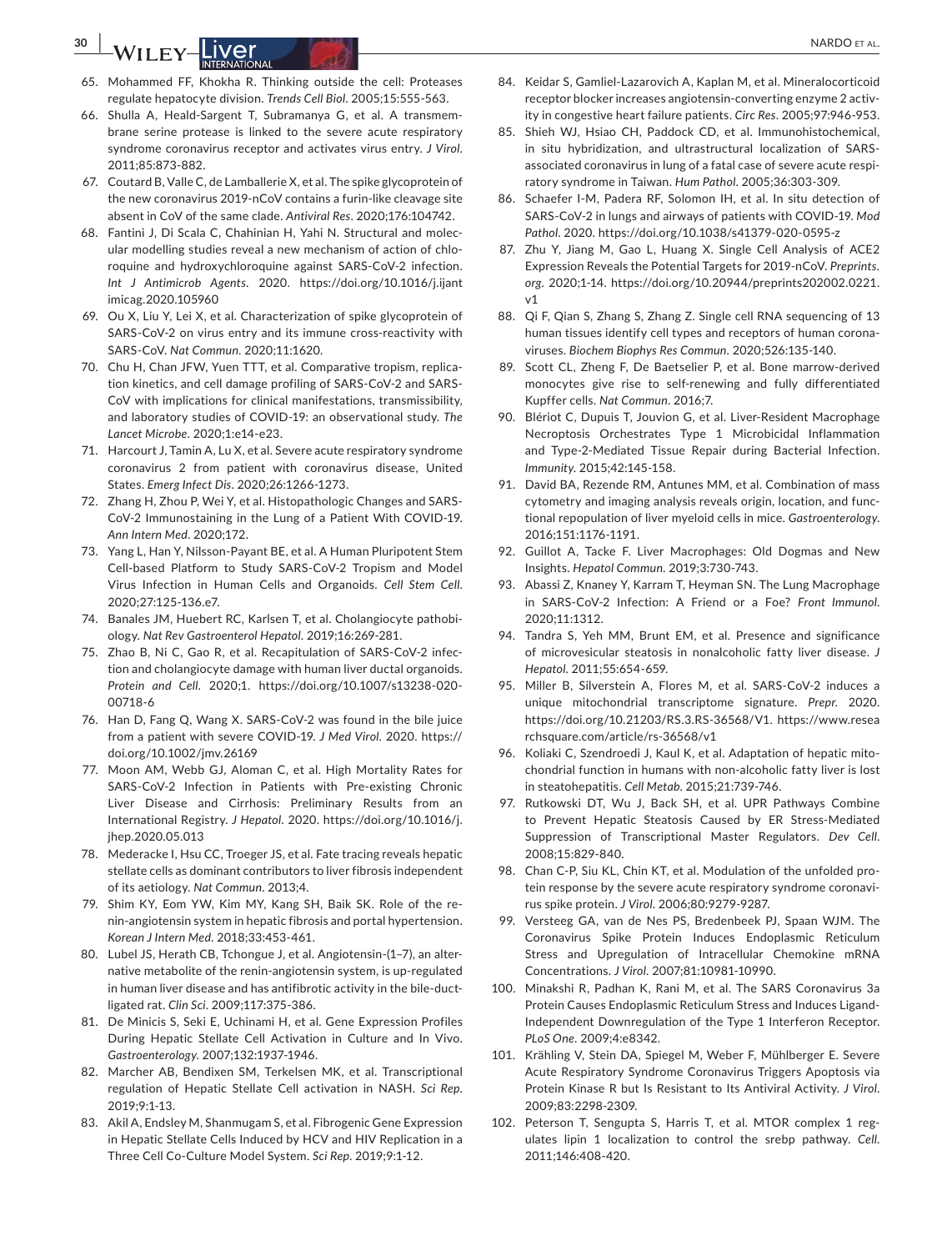- 103. Liu GY, Sabatini DM. mTOR at the nexus of nutrition, growth, ageing and disease. *Nat Rev Mol Cell Biol*. 2020;21:183-203.
- 104. Prentice E, Jerome WG, Yoshimori T, Mizushima N, Denison MR. Coronavirus Replication Complex Formation Utilizes Components of Cellular Autophagy. *J Biol Chem*. 2004;279:10136-10141.
- 105. Cottam EM, Maier HJ, Manifava M, et al. Coronavirus nsp6 proteins generate autophagosomes from the endoplasmic reticulum via an omegasome intermediate. *Autophagy*. 2011;7:1335-1347.
- 106. Cottam EM, Whelband MC, Wileman T. Coronavirus NSP6 restricts autophagosome expansion. *Autophagy*. 2014;10:1426-1441.
- 107. Kindrachuk J, Ork B, Hart BJ, et al. Antiviral potential of ERK/ MAPK and PI3K/AKT/mTOR signaling modulation for Middle East respiratory syndrome coronavirus infection as identified by temporal kinome analysis. *Antimicrob Agents Chemother*. 2015;59:1088-1099.
- 108. Gassen NC, Papies J, Bajaj T, et al. Analysis of SARS-CoV-2-controlled autophagy reveals spermidine, MK-2206, and niclosamide as putative antiviral therapeutics. *bioRxiv*. 2020.04.15.997254 (2020). <https://doi.org/10.1101/2020.04.15.997254>
- 109. He M, Shi X, Yang M, et al. Mesenchymal stem cells-derived IL-6 activates AMPK/mTOR signaling to inhibit the proliferation of reactive astrocytes induced by hypoxic-ischemic brain damage. *Exp Neurol*. 2019;311:15-32.
- 110. Brunn GJ, Hudson CC, Sekulić A, et al. Phosphorylation of the translational repressor PHAS-I by the mammalian target of rapamycin. *Science* (80-. ). 1997;277:99-101.
- 111. Hannan KM, Brandenburger Y, Jenkins A, et al. mTOR-Dependent Regulation of Ribosomal Gene Transcription Requires S6K1 and Is Mediated by Phosphorylation of the Carboxy-Terminal Activation Domain of the Nucleolar Transcription Factor UBF†. *Mol Cell Biol*. 2003;23:8862-8877.
- 112. Hosokawa N, Hara T, Kaizuka T, et al. Nutrient-dependent mTORCl association with the ULK1-Atg13-FIP200 complex required for autophagy. *Mol Biol Cell*. 2009;20:1981-1991.
- 113. Kim YM, Jung CH, Seo M, et al. MTORC1 phosphorylates UVRAG to negatively regulate autophagosome and endosome maturation. *Mol Cell*. 2015;57:207-218.
- 114. Gwinn DM, Shackelford DB, Egan DF, et al. AMPK phosphorylation of raptor mediates a metabolic checkpoint. *Mol Cell*. 2008;30:214-226.
- 115. Inoki K, Zhu T, Guan KL. TSC2 mediates cellular energy response to control cell growth and survival. *Cell*. 2003;115:577-590.
- 116. Harrington LS, Findlay GM, Gray A, et al. The TSC1-2 tumor suppressor controls insulin-PI3K signaling via regulation of IRS proteins. *J Cell Biol*. 2004;166:213-223.
- 117. Hsu PP, Kang SA, Rameseder J, et al. The mTOR-regulated phosphoproteome reveals a mechanism of mTORC1-mediated inhibition of growth factor signaling. *Science (80-. )*. 2011;332:1317-1322.
- 118. Yu Y, Yoon SO, Poulogiannis G, et al. Phosphoproteomic analysis identifies Grb10 as an mTORC1 substrate that negatively regulates insulin signaling. *Science (80-. )*. 2011;332:1322-1326.
- 119. Lagana SM, Kudose S, Iuga AC, et al. Hepatic pathology in patients dying of COVID-19: a series of 40 cases including clinical, histologic, and virologic data. *Mod Pathol*. 2020;33(11):2147-2155. <https://doi.org/10.1038/s41379-020-00649-x>
- 120. Dhainaut JF, Marin N, Mignon A, Vinsonneau C, Sprung C. Hepatic response to sepsis: Interaction between coagulation and inflammatory processes. *Crit Care Med*. 2001;29: (Lippincott Williams and Wilkins).
- 121. Geier A, Fickert P, Trauner M. Mechanisms of disease: Mechanisms and clinical implications of cholestasis in sepsis. *Nat Clin Pract Gastroenterol Hepatol*. 2006;3:574-585.
- 122. Horvatits T, Drolz A, Trauner M, Fuhrmann V. Liver Injury and Failure in Critical Illness. *Hepatology*. 2019;70:2204-2215.
- 123. Trauner M, Fickert P, Stauber RE. Inflammation-induced cholestasis. *J Gastroenterol Hepatol (Australia)*. 1999;14:946-959.
- 124. Moseley RH. Sepsis-associated cholestasis. *Gastroenterology*. 1997;112:302-306.
- 125. Bauer M, Press AT, Trauner M. The liver in sepsis: Patterns of response and injury. *Curr Opin Crit Care*. 2013;19:123-127.
- 126. Recknagel P, Gonnert FA, Westermann M, et al. Liver dysfunction and phosphatidylinositol-3-kinase signalling in early sepsis: experimental studies in rodent models of peritonitis. *PLoS Med*. 2012;9:e1001338.
- 127. Xu Z, Karlsson J, Huang Z. Modeling the Dynamics of Acute Phase Protein Expression in Human Hepatoma Cells Stimulated by IL-6. *Processes*. 2015;3:50-70.
- 128. Yokomuro S, Tsuji H, Lunz JG, et al. Growth control of human biliary epithelial cells by interleukin 6, hepatocyte growth factor, transforming growth factor β1, and activin A: Comparison of a cholangiocarcinoma cell line with primary cultures of non- neoplastic biliary epithelial cells. *Hepatology*. 2000;32:26-35.
- 129. O'Hara SP, Tabibian JH, Splinter PL, Larusso NF. The dynamic biliary epithelia: Molecules, pathways, and disease. *J Hepatol*. 2013;58:575-582.
- 130. Gelbmann CM, Rümmele P, Wimmer M, et al. Ischemic-like cholangiopathy with secondary sclerosing cholangitis in critically ill patients. *Am J Gastroenterol*. 2007;102:1221-1229.
- 131. Zilkens C, Friese J, Koeller M, Muhr G, Schinkel C. Hepatic Failure After Injury - A Common Pathogenesis With Sclerosing Cholangitis? *Eur J Med Res*. 2008;13:309-313.
- 132. Fiorotto R, Spirlì C, Fabris L, et al. Ursodeoxycholic Acid Stimulates Cholangiocyte Fluid Secretion in Mice via CFTR-Dependent ATP Secretion. *Gastroenterology*. 2007;133:1603-1613.
- 133. Beuers U, Trauner M, Jansen P, Poupon R. New paradigms in the treatment of hepatic cholestasis: From UDCA to FXR, PXR and beyond. *J Hepatol*. 2015;62:S25-S37.
- 134. Fickert P, Hirschfield GM, Denk G, et al. norUrsodeoxycholic acid improves cholestasis in primary sclerosing cholangitis. *J Hepatol*. 2017;67:549-558.
- 135. Horvatits T, Trauner M, Fuhrmann V. Hypoxic liver injury and cholestasis in critically ill patients. *Curr Opin Crit Care*. 2013;19:128-132.
- 136. Waseem N, Chen P-H. Hypoxic Hepatitis: A Review and Clinical Update. *J Clin Transl Hepatol*. 2016;4:263-268.
- 137. Henrion J, Descamps O, Luwaert R, et al. Hypoxic hepatitis in patients with cardiac failure: incidence in a coronary care unit and measurement of hepatic blood flow. *J Hepatol*. 1994;21:696-703.
- 138. Henrion J. Hypoxic hepatitis. *Liver International*. 2012;32:1039-1052.
- 139. Birrer R, Takuda Y, Takara T. Hypoxic hepatopathy: Pathophysiology and prognosis. *Intern Med*. 2007;46:1063-1070.
- 140. Seeto RK, Fenn B, Rockey DC. Ischemic hepatitis: Clinical presentation and pathogenesis. *Am J Med*. 2000;109:109-113.
- 141. Mallory FB. Necroses of the Liver. *J Med Res*. 1901;6:264-280.7.
- 142. Yang X, Yu Y, Xu J, et al. Clinical course and outcomes of critically ill patients with SARS-CoV-2 pneumonia in Wuhan, China: a single-centered, retrospective, observational study. *Lancet Respir Med*. 2020;8:475-481.
- 143. Qiu H, Tong Z, Ma P, et al. Intensive care during the coronavirus epidemic. *Intensive Care Med*. 2020;46:576-578.
- 144. Arabi YM, Fowler R, Hayden FG. Critical care management of adults with community-acquired severe respiratory viral infection. *Intensive Care Med*. 2020;46:315-328.
- 145. Alhazzani W, Møller MH, Arabi YM, et al. Surviving Sepsis Campaign: guidelines on the management of critically ill adults